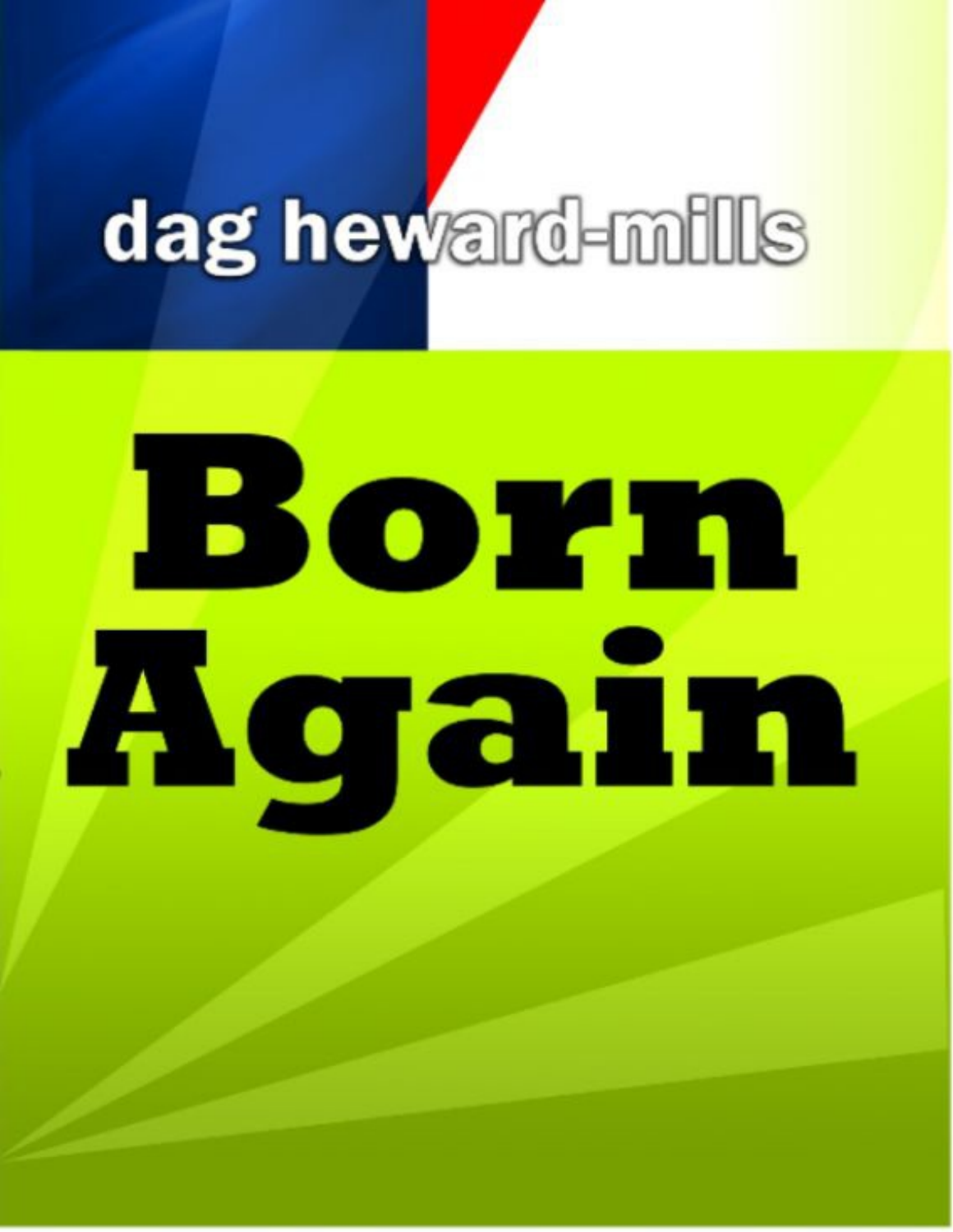#### **Born Again** By **Dag Heward-Mills**

\* \* \* \* \*

Copyright 2007 Dag Heward-Mills Published By Dag Heward-Mills on Smashwords Unless otherwise stated, all Scripture quotations are taken from the King James Version of the Bible. E mail Dag Heward-Mills : info@daghewardmillsbooks.org evangelist@daghewardmills.org Find out more about Dag Heward-Mills at: <http://www.daghewardmills.org/> <http://www.daghewardmills.org/lci/> <http://www.daghewardmills.org/healingjesuscrusade/>

#### **Smashwords Edition, License Notes**

This ebook is licensed for your personal enjoyment only. This ebook may not be re-sold or given away to other people. If you would like to share this book with another person, please purchase an additional copy for each recipient. If you're reading this book and did not purchase it, or it was not purchased for your use only, then please return to Smashwords.com and purchase your own copy. Thank you for respecting the hard work of this author.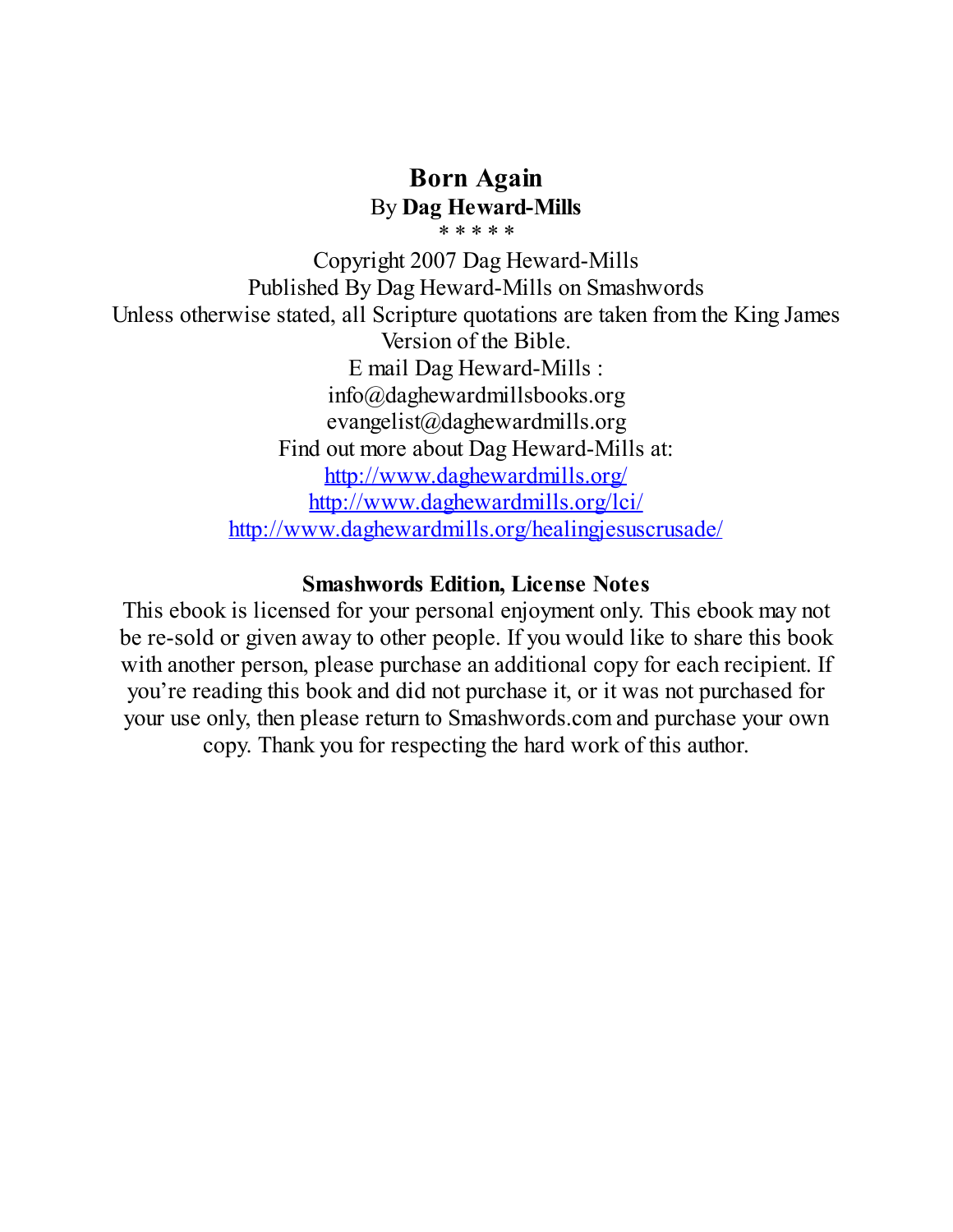#### *Contents*

<span id="page-2-0"></span>[Chapter](#page-2-0) 1-What it Means to Be Born Again

[Chapter](#page-12-0) 2- Hell is Real

Chapter 3.-The [Description](#page-18-0) of Hell

Chapter 4.-Seven Steps to [Salvation](#page-24-0)

Chapter [5.-What](#page-27-0) You Must Know Now that You Are Saved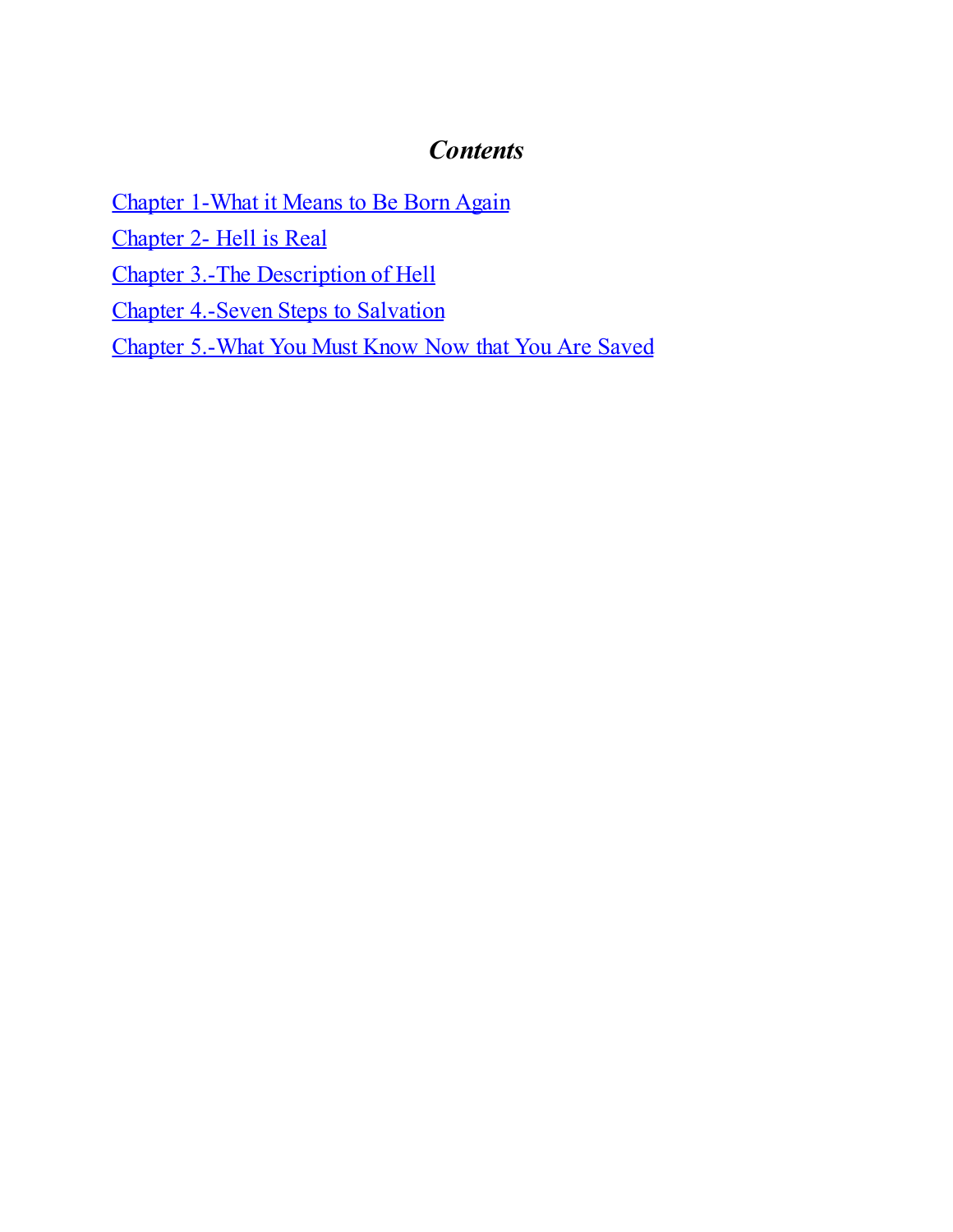### **Chapter 1**

#### **What it Means to Be Born Again**

There was a man of the Pharisees, named Nicodemus, a ruler of the Jews: The same came to Jesus by night, and said unto him, Rabbi, we know that thou art a teacher come from God: for no man can do these miracles that thou doest, except God be with him. Jesus answered and said unto him, Verily, verily, I say unto thee, Except a man be born again, he cannot see the kingdom of God. Marvel not that I said unto thee, Ye must be born again

John 3:1-3, 7

In this passage, Jesus had a discussion with a man called Nicodemus. Jesus was at home one night when Nicodemus came to Him. Nicodemus was a very important person in town. The Bible says he was a ruler of the Jews, a master of Israel, a leader in the synagogues. Nicodemus went to see Jesus at night, so that all the people who respected him would not see him.

This prominent Jewish leader said something to Jesus, which prompted Him to give an interesting reply. Nicodemus told Jesus that he recognized Him as a great man of God.

Jesus saw right through him and replied, "You must be born again. You are a good person. I know you pay tithes and fast often. You are a Pharisee, and a ruler of the Jews, but you still need to be born again!"

Now, the questions we have to ask ourselves are these: Why did Jesus tell Nicodemus that he had to be born again? Why did He launch out into this sermon?

The word "born" means "to be produced or created". Therefore, to be "born again" means "to be produced or created again".

There are lots of people doing all sorts of religious things. These things look "Christian", but they are not. Such people are not born again. There is no religion that requires a person to be born again. All the major religions of this world give instructions for following certain rules of conduct. There is, however, no religion that claims an inner new birth. Christianity stands alone in this claim!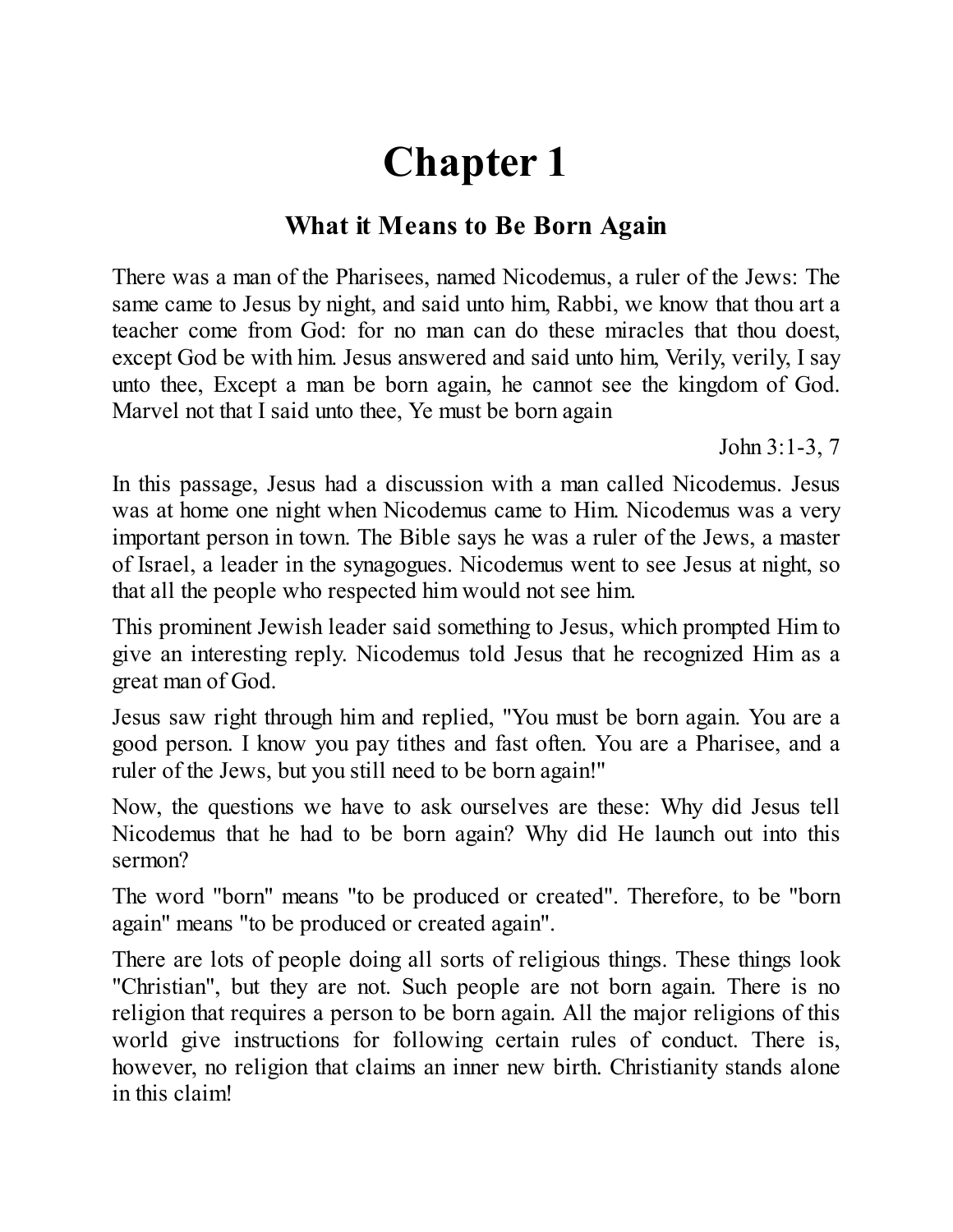To understand what it means to be born again, we can look at what being born again is not! To understand the Bible better, I often try to view the opposite of what is written. This can be very revealing. For example: "...Seek ye first the Kingdom of God, and his righteousness; and all these things shall be added unto you" (Matthew 6:33).

The opposite of this is: "...Do not seek first the Kingdom of God, and all these things shall not be added unto you." It is as simple as that. If you do not seek first the Kingdom of God, you cannot expect God to give you the things you need. So, to understand the concept of being born again, we are going to look at twenty things that are NOT the same as being born again.

Twenty Things that Are Not the Same as Being Born Again

#### **1. Admiring miracles**

Whenever there is a miracle worker, large crowds gather. These crowds are often not stable crowds; they only gather for a reason and for a season. But it is sad to say that many of them are not born again.

When Jesus himself organized miracle crusades, large crowds gathered but when he began teaching certain hard truths, he was deserted by all, except the twelve disciples (John 6).

A deep admiration for miracles is not the same as being born again.

#### **2. Befriending "men of God"**

Nicodemus got acquainted with Jesus and became His friend. In the same way, there are many who have become friends of pastors and men of God. Jesus did not say, "Except a man has a pastor as his friend…"; He did say, "...except a man be born again he cannot see the Kingdom of God" (John 3:3).

#### **3. Sending money to church**

Sending money to church is not the same as being born again. Some people have given money to churches for many years, but that is not a substitute for being born again. It will not result in the giver receiving special treatment at the gates of Heaven. Though it is good to give to God, no matter how much money you contribute to the church, you still need to be born again.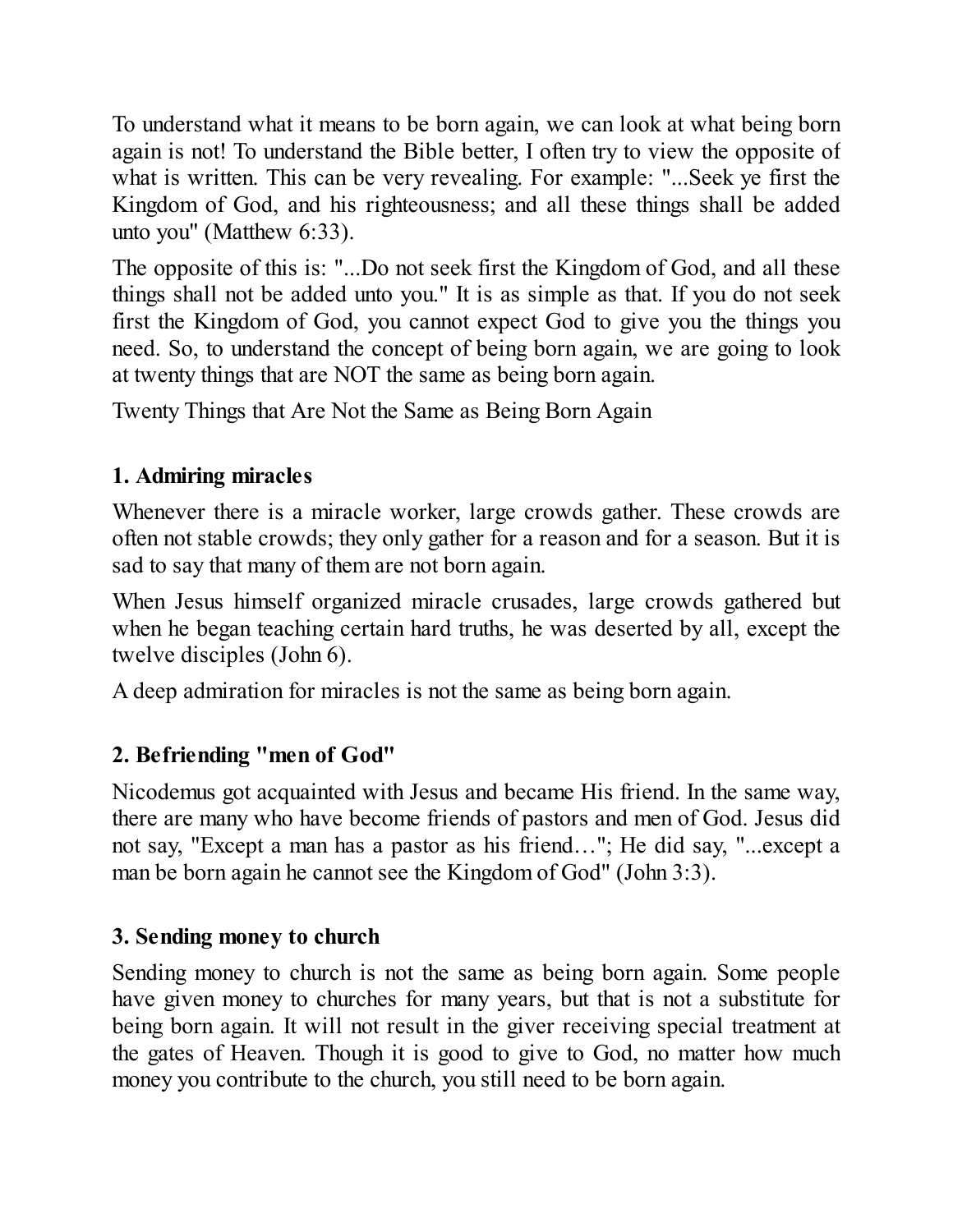#### **4. Joining a church**

A person may join a church by registering as a member of that church and still not be born again. I have been in church all my life but I did not get born again until I got to form three in Achimota Secondary School in Accra, Ghana. In a "religious" country such as Ghana, you could easily be a member of a church, and not be born again.

#### **5. Playing a role in church**

It is possible to play a prominent role in church without being born again. For instance, during an altar call in our church, some choristers responded to the call to give their lives to Christ. They were members of the choir, but were not born again. A person who is not born again may get involved in church activities and even become a priest. There are priests standing behind the "sacred desks" in many churches who are not even born again! Playing a role in church is not the same as being born again.

#### **6. Praying everyday**

Praying everyday is not the same as being born again. When I was a child, I approached a priest and asked him, "Sir, how can I go to Heaven?"

He said, "My son, pray 'Hail Mary' three times a day, and 'Our Father' once a day, and you will go to Heaven."

I thanked him, and began to pray everyday, reciting The Lord's Prayer and Hail Mary.

Oh, how I prayed! But, that was not the way to salvation! I diligently followed my priest's instructions but I was still not born again.

You may be very religious, but if you are not born again, you will die and go to Hell.

#### **7. Reading the Bible**

Reading the Bible and quoting the Scriptures is not a guarantee of salvation. You may be able to quote the Bible from Genesis to Revelation. This does not mean that you are born again. There are even theologians who have doctorate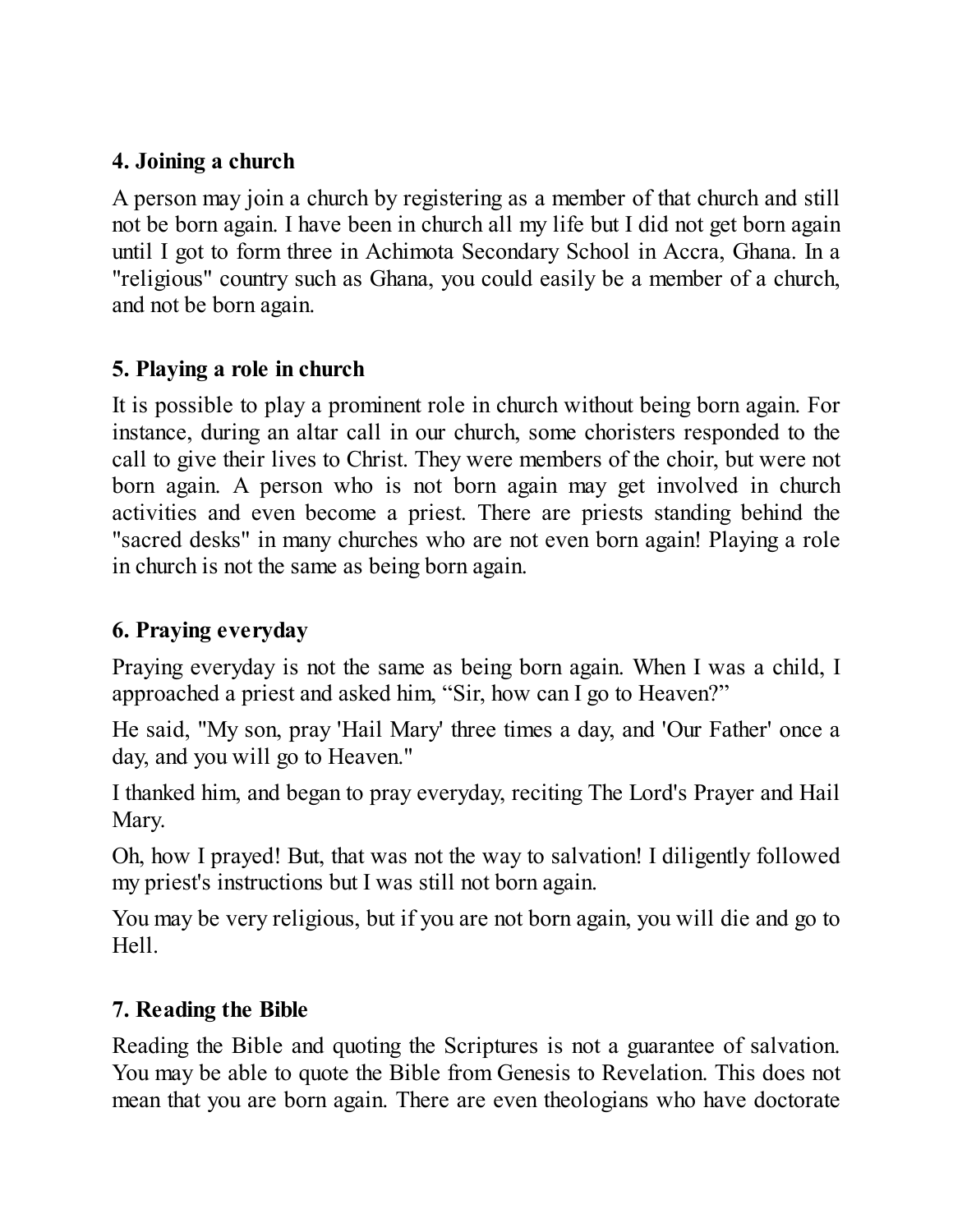degrees, but are not born again.

#### **8. Being baptized**

Baptism is not the same as being born again. Jesus Himself commanded us to be baptized, but He said baptism should follow salvation.

Go ye into all the world, and preach the gospel to every creature. He that believeth and is baptized shall be saved..

Mark 16:15, 16

You have to believe before you are baptized. It has become the tradition to baptize children when they are eight days old. How can you believe when you are eight days old?

Baptism is immersion in water: a sign to the person being baptized and to all witnesses, that he is now born again. The "old man" of sin goes down into the water and the "new man" recreated in Christ emerges.

We say baptism is a sign, because when you are born again, nothing actually happens physically for those around you to see. So being baptized becomes a physical sign of what happened inside.

#### **9. Being confirmed**

In some churches, a person is baptized by the sprinkling of water on him when he is an eight-day-old baby. It is expected that when he grows up he will come back to the church to confirm his Christianity. This is what is known as confirmation.

I think that what really happened is this: At some point in the development of Christianity, people felt that they were "big-shots"; too big to be immersed publicly in water. It was humiliating for them to be put into water publicly, so I believe it was arranged for people to be baptized as children. Then, when they grew up, they were confirmed. The result of all this is a lot of confirmed unbelievers on their way to Hell. Being confirmed is not the same as being born again.

#### **10. Taking Holy Communion**

Taking Holy Communion is not the same as being born again. It does not matter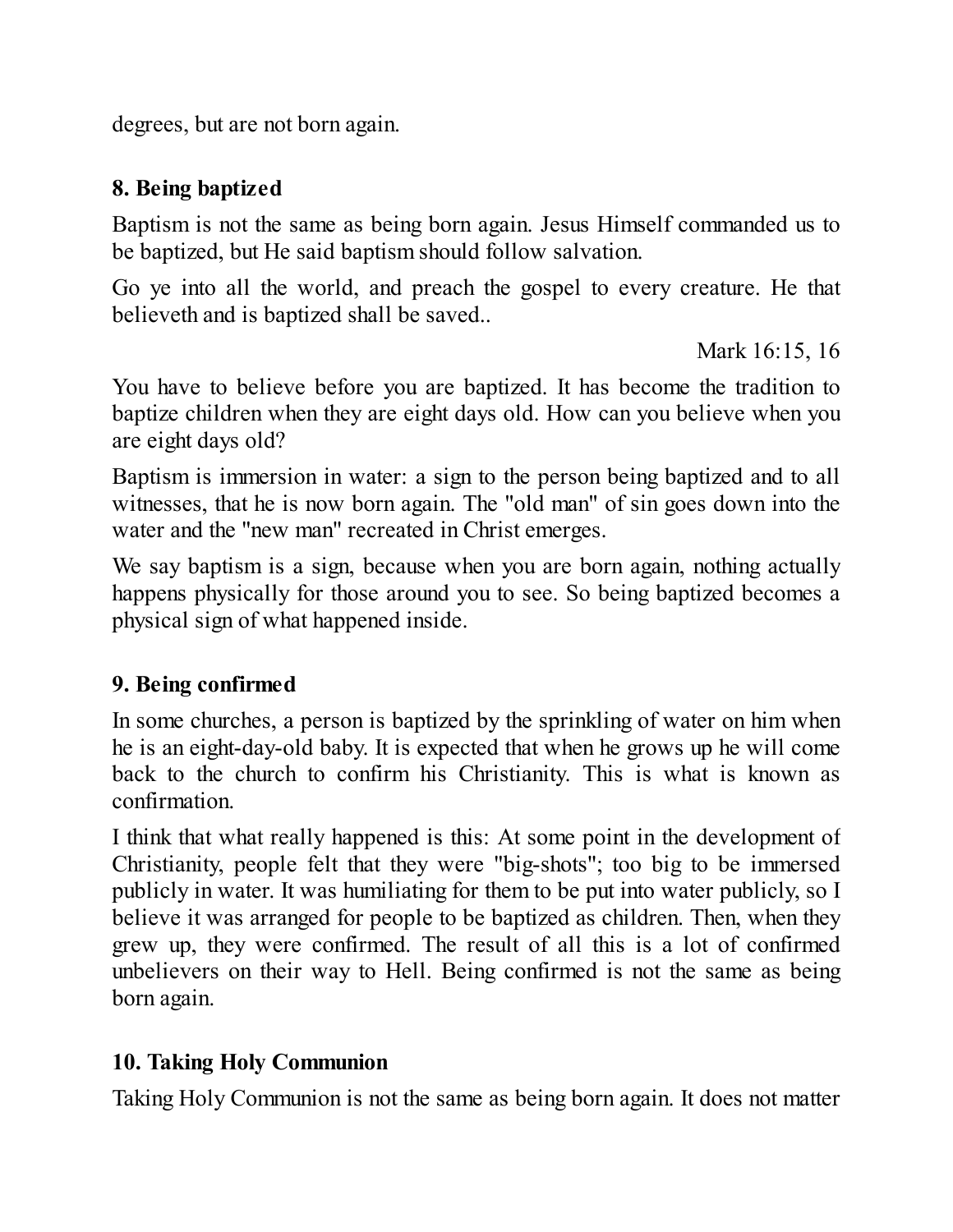how much of the communion wine you drink, or the bread you eat. Taking Holy Communion or the Lord's Supper is actually meant for born-again Christians, who eat the bread and drink the wine in remembrance of Christ's death. However, it is now common to find Reverend Ministers serving communion to die-hard sinners who are on their deathbeds, approaching the gates of Hell.

A whole crate of wine and a big loaf of bread which has been left in the Cathedral until it becomes "holy" may be served to a sinner but it will not take him to Heaven.

#### **11. Being in a Christian family**

Being in a Christian family is not the same as being born again. I was brought up in a "Christian" family. I was baptized as a baby, and then confirmed later. I was also given a Bible and a hymn book by my godmother in England, but it just gathered dust on the shelf. I was in the church with my family for years until I became born again; there was a definite point in my life when I got born again.

I find that those who are a bit older or more orthodox are surprised (like Nicodemus), when they are told they must be born again. They have been devoted "Christians" all their lives, probably singing all the hymns, songs and doxologies they know. If after serving the Lord sincerely over the years, some young man comes along to tell them that they need to be born again, I can understand their surprise. All the same, a "Christian" upbringing is no substitute for being born again.

#### **12. Using Christian jargon**

Using Christian jargon is not the same as being born again. Examples of these are: "Praise the Lord", "Hallelujah", "Glory", "Be blessed", and "Amen, brother!"

I have worked with people in various Christian groups, sometimes with musicians. There are times I have felt that some of these people were not really born again. I doubted if they were really Christians, yet they were so rich in Christian jargon. When they met you, they knew exactly what they were supposed to say.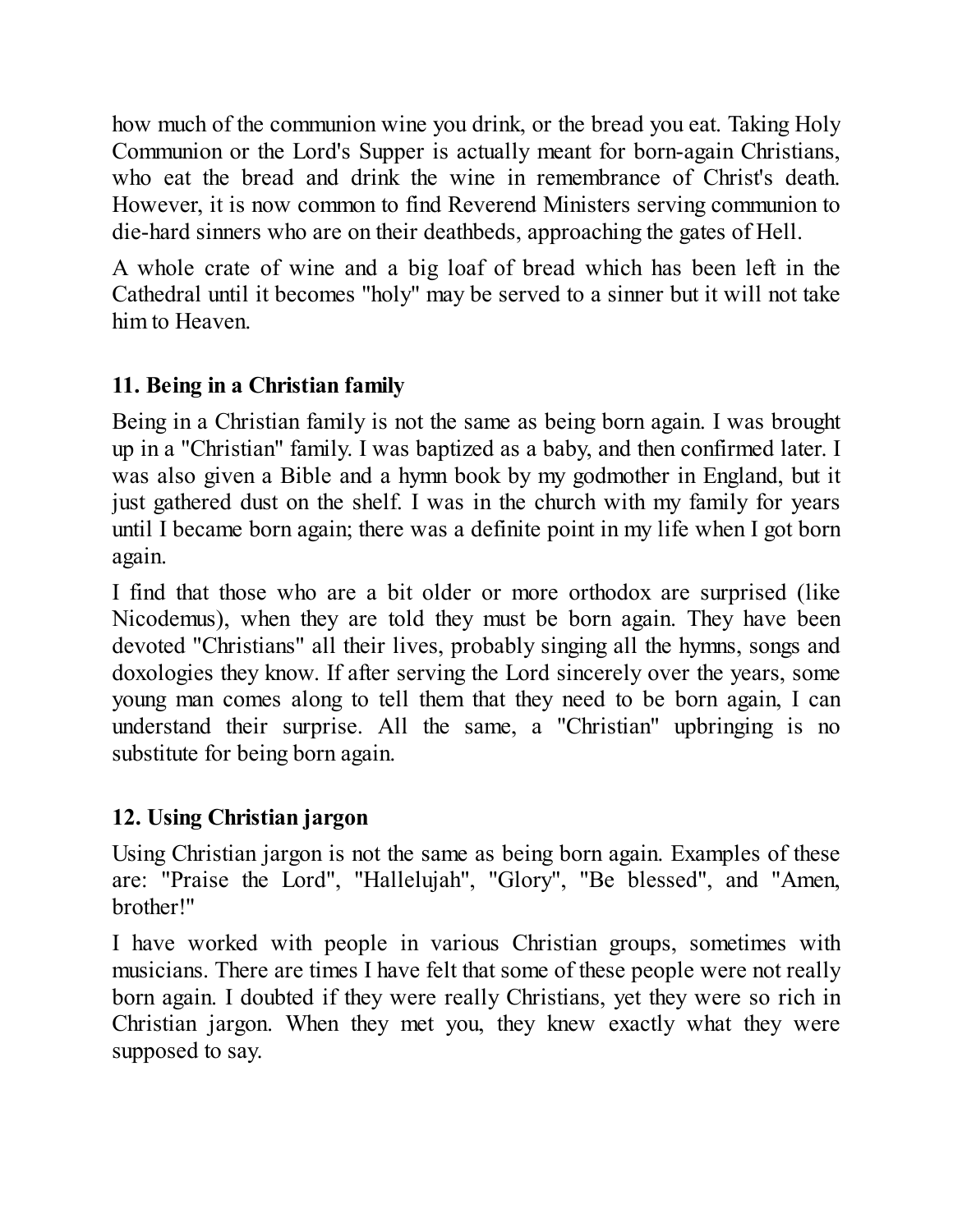#### **13. Denominationalism**

Denominationalism, or "Churchianity", is not the same as being born again. Being a member of one of the great denominations of our day does not make you a born-again Christian.

You may be in the Lighthouse Church, but be an unbeliever. In the same way, you may be in the Methodist Church, but simply be a Methodist unbeliever.

The Catholic Church is a very powerful denomination, which I really respect. In my estimation, other churches are not as devoted and as charitable as the Catholic Church. When I was in the medical school, I had the opportunity to learn first-hand about the Catholic Relief Services. They offer wonderful social, medical, and relief services. God bless their hearts for all their efforts.

However, it is my duty to inform all Catholics that they must be born again. Being part of your great denomination does not mean that you are born again. Sorry!

#### **14. Being a moralist**

Being a moralist is not the same as being born again. There are some people who are very moral, but having good morals is not the same as being born again.

For instance, there are some people who would never break their marriage vows. I once spoke to an unbeliever, who belonged to an occult group. He told me he had been married for 17 years but had never been unfaithful to his wife, even though she could not have a child. This is a test many born-again Christians may not be able to pass. You would find that men would commonly divorce their barren wives in order to have a child. But listen, being such a moralist does not mean you are born again.

I congratulate you for your morality. I respect you for the fact that you never commit adultery or fornication. I am glad that you do not read pornography or chase prostitutes, but I must still inform you that you must be born again! Nicodemus was a moralist, that is why he was so surprised when Jesus told him that he needed to be born again.

#### **15. Being principled**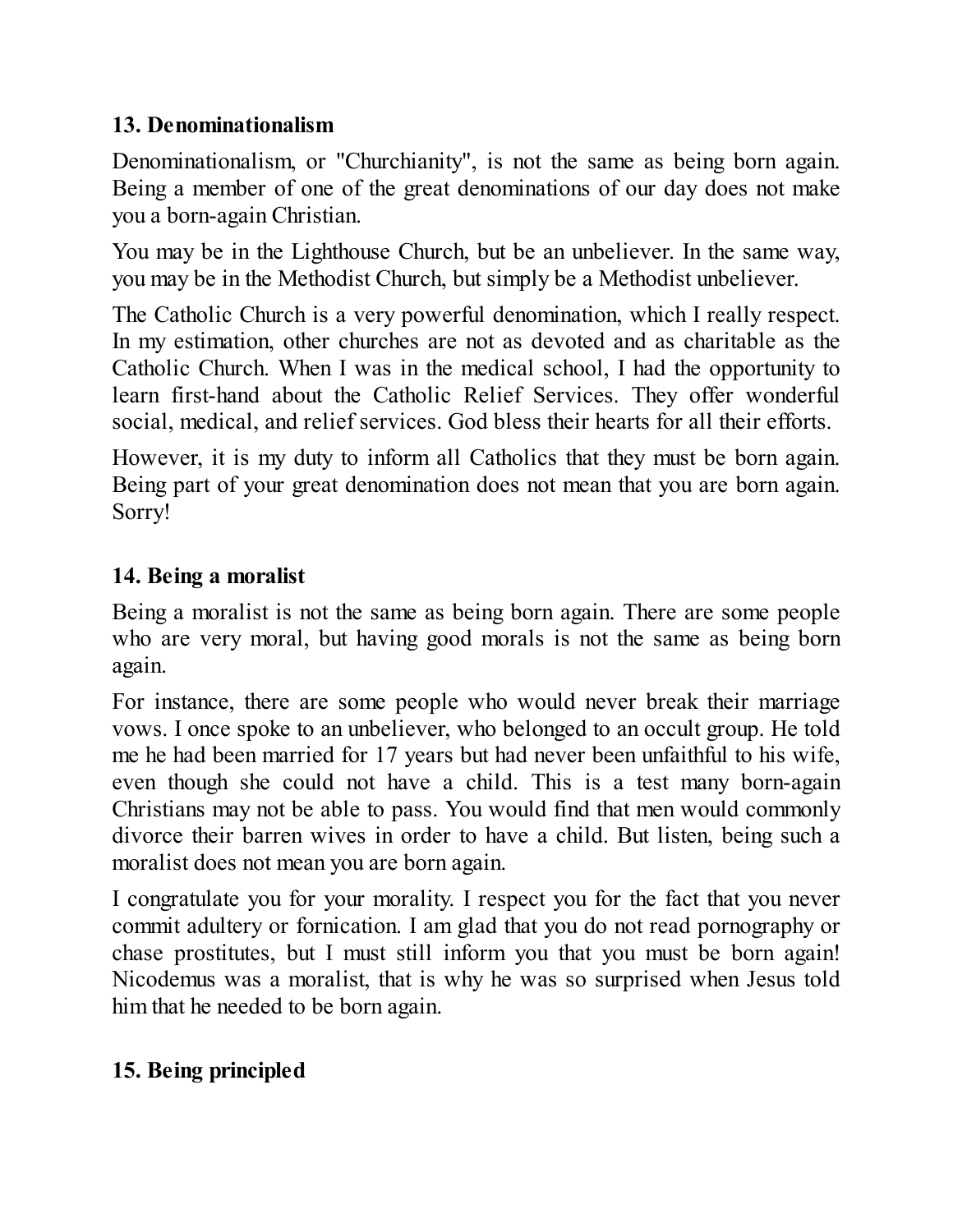Being principled is not the same as being born again. Some people are very principled and will not cheat you, even if they have the opportunity to do so. Sometimes in examination situations, people cheat; but such principled people will not have anything to do with it!

I have found it more difficult to bring to Christ, someone who is principled, has good morals, but who is not born again! Hard-core sinners are more aware that they need God.

A very principled person sees no reason why he must be saved. His excuse is often, "Why? I am a good person, why should I change?"

There are principled doctors who are not even born again, who simply refuse to involve themselves in the practice of illegal abortion. To them, abortion is murder. Yet, even such principled doctors need to be born again.

#### **16. Being respectable**

Being respectable is not the same as being born again. Indeed, you may have appeared respectable for years. All your life you may have been singled out and given leadership responsibilities.

Perhaps, you are a person in authority now. You could be the President of a country, a parliamentarian, a Minister of State, a King, a Chief, a headmaster or headmistress. Such positions are held in high esteem. Do not be deceived. That respect accorded you does not mean you are born again. Jesus says to the President, "Marvel not that I say unto thee, Ye must be born again."

#### **17. Being popular**

Being popular or famous is not the same as being born again. I remember that in Achimota Secondary School, there was this particular boy who was extremely short. Whenever he walked in or out of any school gathering, there was a great uproar, as everybody cheered him on. He was a very popular guy but he still needed to be born again! You may be popular. People may hail you wherever you go, but you still need to be born again!

There are some popular politicians. In spite of their popularity they must still be born again! People may like you. Everybody may be pleased with you. Yet, being liked is not the same as being born again.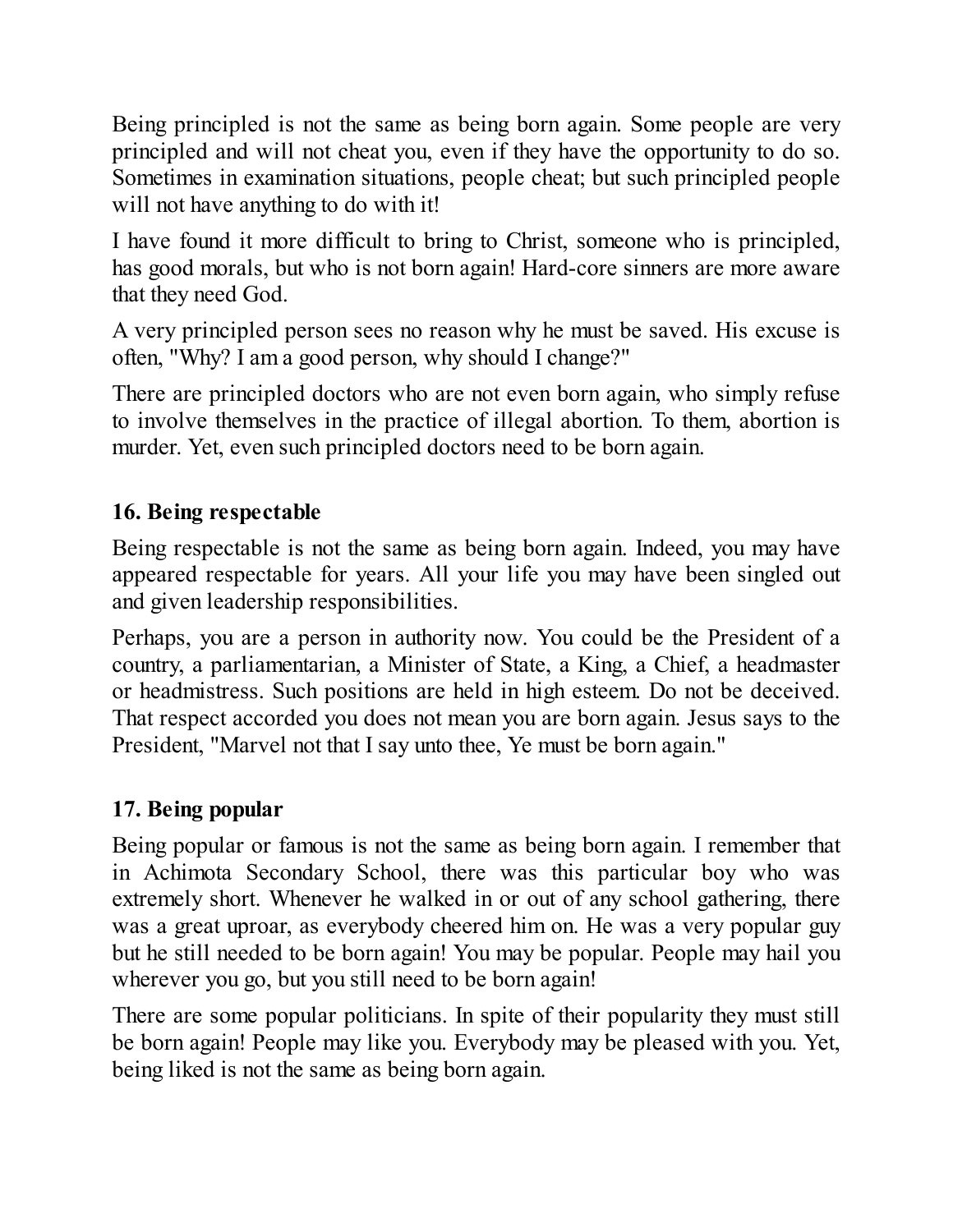#### **18. Obeying a new set of rules**

Being born again is not the same as obeying a new set of rules. When you join a club, such as an Old Boys' Association or a Keep Fit Club, you may be presented with a new set of rules, their guiding principles. My wife's school, Wesley Girls' High School, has as its motto: "Live pure, Speak true, Right wrong and Follow the King". This set of rules may be your guiding principle. Dear "old boy" and "old girl", you still have to be born again.

There are also people who are rich in wise sayings. In Ghana, one of our popular wise sayings can be translated as, "The animal without a tail is protected by God". The deeper meaning of this is, "God takes care of the fatherless". How wise and impressive this sounds!

Throughout your entire life you may be guided by these nice sounding phrases. However, Jesus says to you, "Marvel not that I say unto thee, Ye must be born again."

#### **19. Being a good spouse**

Being a good wife or a good husband does not mean that person is born again. You may love your husband, look after him, submit to him, support him and pray for him but it does not mean you are born again. You may be living happily together, but it does not mean you will go to Heaven. Such people are often surprised when you tell them to be born again.

They will say, "Look at me! What is wrong with me? I am a good person, and this is my happy wife. We are living happily ever after."

I must say that there are some good non-Christian husbands, but whether you are a good spouse or not, you have to be born again!

#### **20. Being rich or poor**

Being rich or poor is not the same as being born again. Being poor in this life is all the more reason why you must be born again. Your poverty and suffering in this life should not deceive you into thinking that there will be peace after death.

If you are very rich and everything is going well, you may think you don't need to add anything to your life. Jesus says to the rich and the poor alike, "Marvel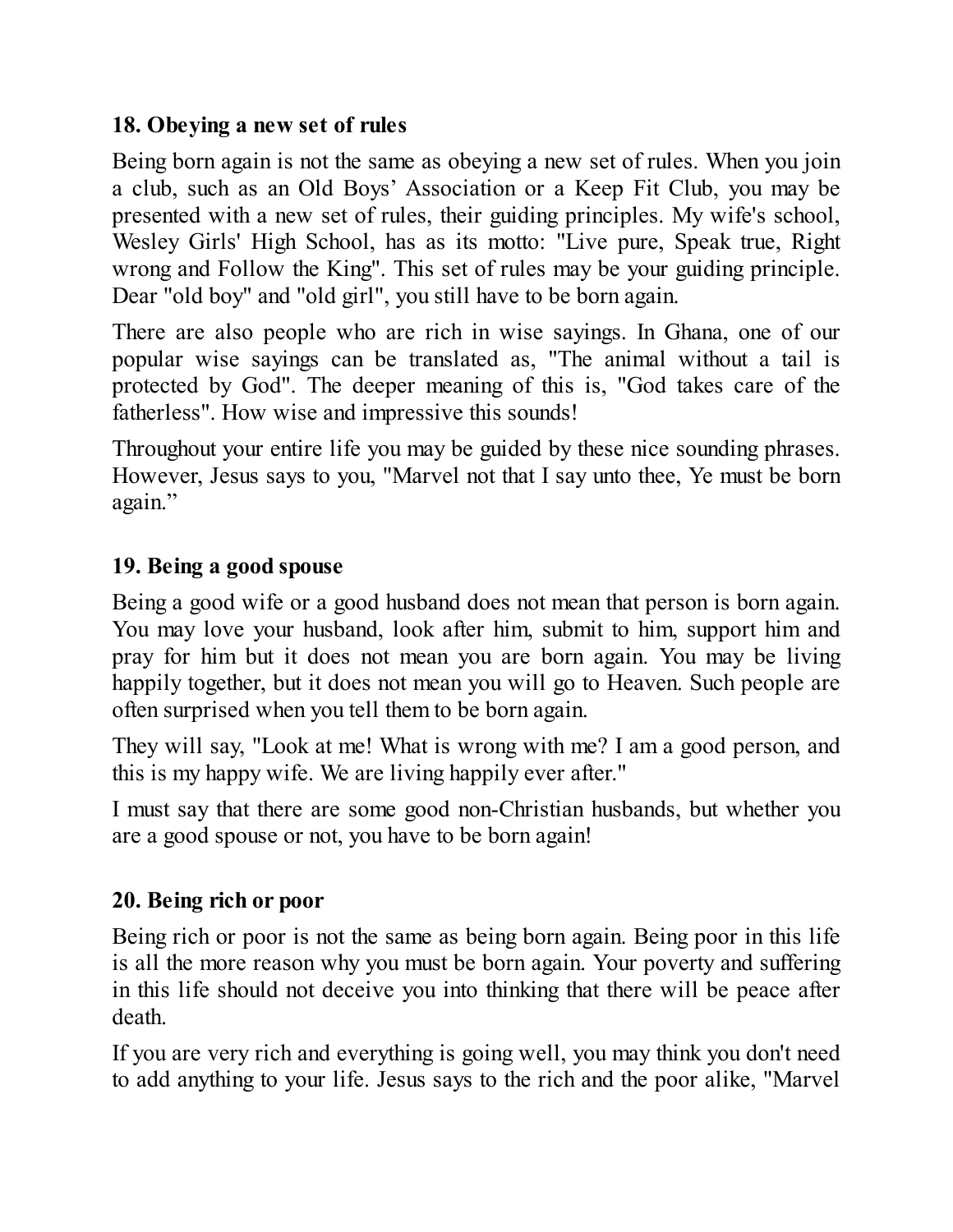not that I say unto thee, Ye must be born again."

In Luke 16:19-31, we read about the rich man. He was a fool, not because he was rich, but because in his rich state he did not acknowledge God. Often, rich people forget about God. Do not be just a rich man; be a wise and rich person.

Read about what the rich man said when he suddenly found himself in Hell - he became an evangelist, longing to send a message to his brothers so they would not join him in Hell!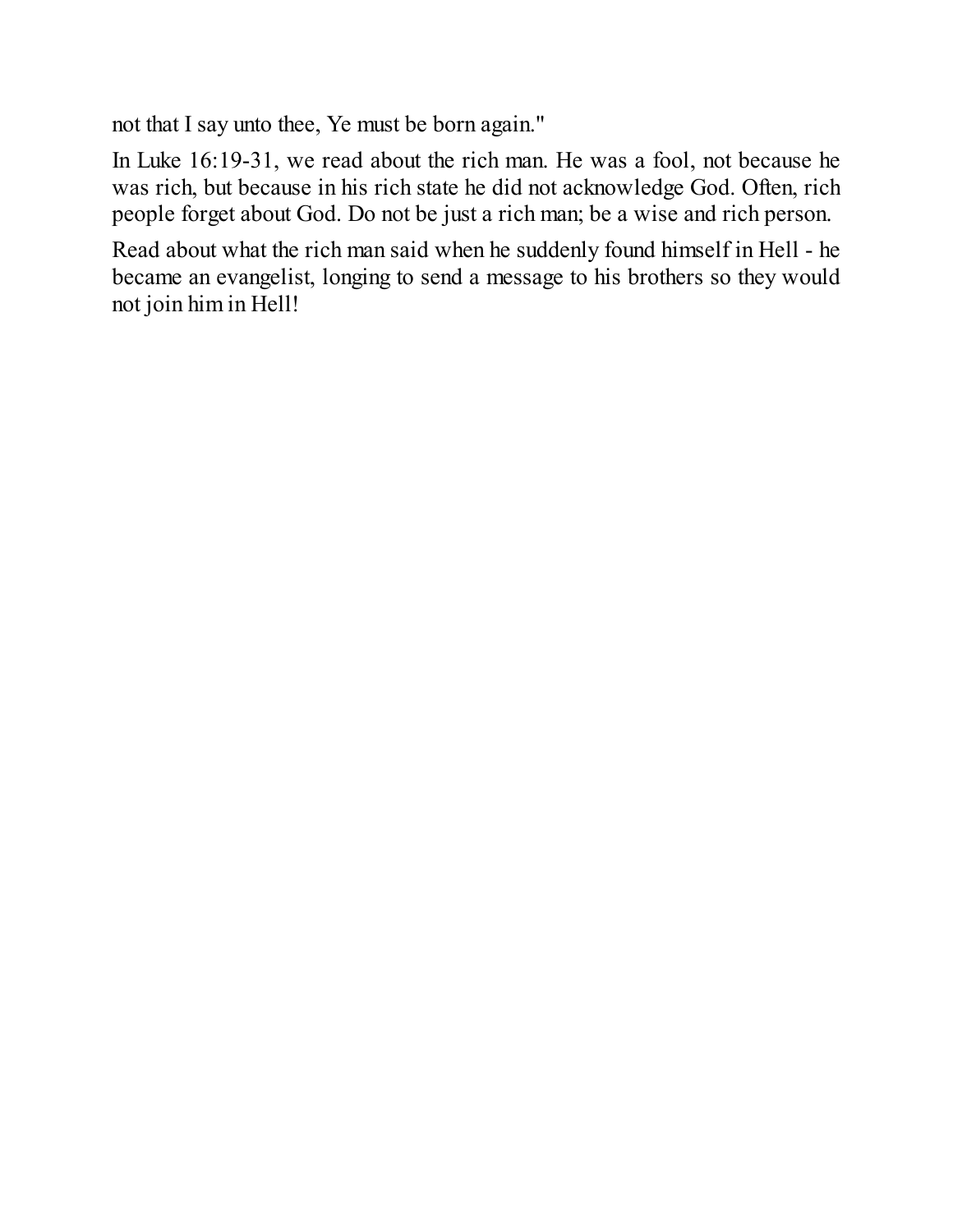# **Chapter 2**

#### **Hell Is Real**

<span id="page-12-0"></span>One reason why we can believe in the existence of Hell is that Jesus Himself preached more about Hell than many other subjects! For example, in the book of Luke 16, Jesus recounts the story of the rich man and Lazarus in graphic detail.

Notice that this is no parable. In fact, Jesus began by saying, "There was a certain rich man..." In other words, there existed a particular person, not a figment of His own imagination. It goes on to say that the rich man died, and was buried.

"And in hell he lift up his eyes, being in torments..." (Luke 16:23). Note that though his body had been buried, he could still see, hear and feel tormented. All this was happening in a particular place - a "place of torment" (verse 28). These events actually occurred somewhere. And that place is real.

Hell is real, and it is not a reform school. According to Mark 9:44, it is a place: "Where their worm dieth not, and the fire is not quenched."

Our Judge Himself warns us about Hell and its unimaginable horrors, and offers us a wonderful and better alternative: Heaven. He said:

*...I go and prepare a place for you...that where I am, there ye may be also*

*John 14:3*

#### **The Great Mystery**

Many people known to us have died: friends, relations and loved ones. Where did all these departed souls go? Can anyone tell me where our ancestors are right now? Did they just slip into their graves to "rest in peace"? Or did they vanish mysteriously elsewhere?

As medical students working at the Accident Centre, we could encounter up to ten fatalities from one road accident alone. It was very distressing, and made one wonder where all these souls were going.

When a man dies, his spirit leaves his body. Without the spirit the body is dead. When Jesus died on the cross, the Bible makes us to know that He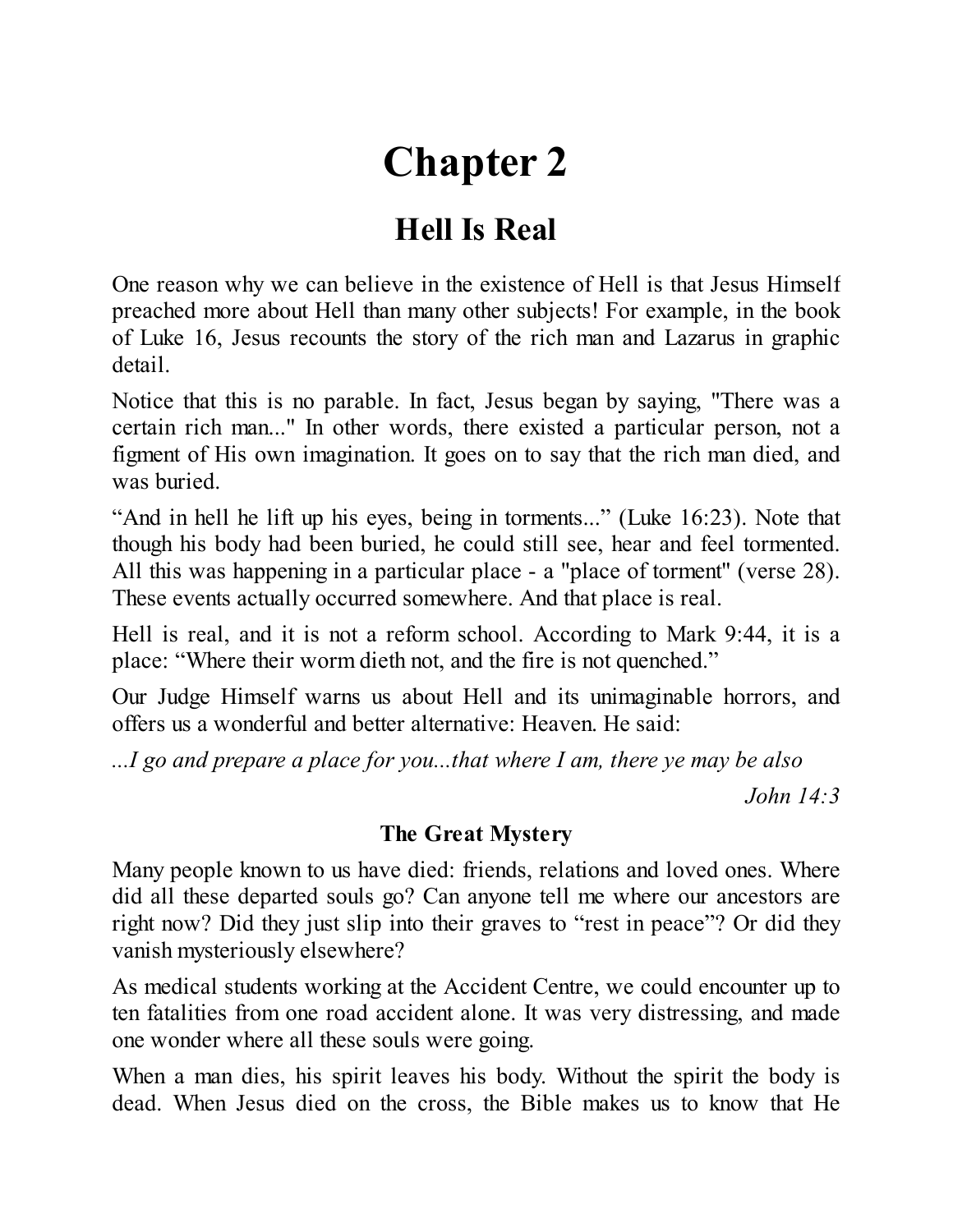yielded up the ghost. This means that He gave up the spirit. His spirit came out of His body.

Likewise, we learn in the seventh chapter of Acts that when Stephen was being stoned to death, he said, "Lord Jesus, receive my spirit." We can see here that when a man dies, his spirit moves from one point to another. The spirit cannot be affected by physical death. Although the body itself decomposes and returns to dust, the spirit lives on eternally. But where do their spirits go?

#### **Beyond the Grave**

I have seen people die on the wards very often. You can almost see their spirits coming out of them as they gasp for their last breath. One minute they are alive, the next minute...they "pop off". Gone! Let's go beyond the grave and find out where they went. You see, according to God's Word, there is an appointment we must all keep after death.

*...it is appointed unto men once to die, but after this the judgement*

*Hebrews 9:27*

Basically, this judgement is a time for separation: Christ (our Judge) takes His own (those who have yielded their lives to Him) to Heaven, and casts the rebellious sinners into Hell.

*...and HE SHALL SEPARATE THEM one from another, as a shepherd divideth his sheep from the goats*

*Matthew 25:32*

Talking about unrepentant sinners, Jesus said:

*And these shall go away into everlasting punishment: but the righteous into life eternal*

*Matthew 25:46*

There are only two destinations beyond the grave: Heaven and Hell. The spirits of those who were righteous in Christ go to be with the Father in Heaven, while the spirits of those who rejected Jesus will be cast down to Hell. There is no third destination called: "Purgatory". Here, a soul is supposed to be kept for a while, until he is purged from his sins and carried to Heaven. That is just another lie of the devil!

Dear friend, there is more to life than marriage, money and your retirement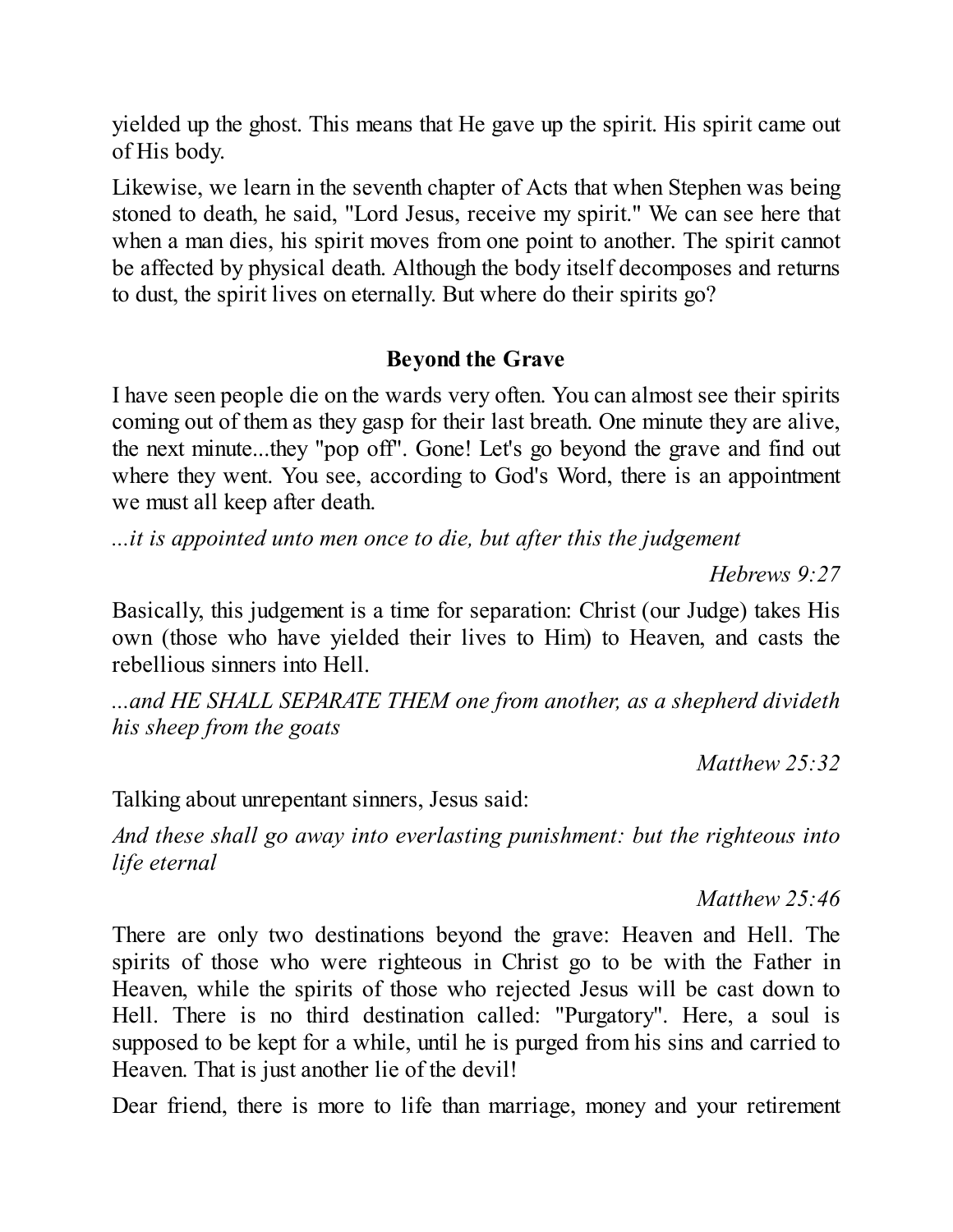home. I know a man who has a special bank account for his burial. He has everything planned out carefully to the last detail. Others have given elaborate instructions concerning their coffins and their graves. But that is where their plans end. Little do they realize that they are going beyond the grave!

#### **Automatic Candidates for Hell**

My wife Adelaide and I have tried to set a godly example in our home, doing our best to bring up our children in the nurture and admonition of the Lord.

But right from their infancy, we observe to our amazement a naughtiness which could not have come out of a godly atmosphere of love and peace. Who taught them to be so stubborn and disobedient? Who taught them to lie? Where did they pick all this from?

The Bible explains that sin came into the world through Adam, who was the father of the entire human race. When he sinned, he passed on that sinful nature to all his descendants like a hereditary disease: a family trait.

*Wherefore, as by one man sin entered into the world, and death by sin; and so death passed upon all men, for that all have sinned...*

#### *Romans 5:12*

Sin is a family trait of the human race. This is why you don't have to teach a child how to lie. He just lies naturally. It comes automatically. Children steal and cheat automatically. They're self-willed and disobedient by nature. It just happens. And you did the same thing when you were a child, because we are all born in sin. We take after our forefather Adam. That is why the Bible says:

*For ALL have sinned, and come short of the glory of God…*

#### *Romans 3:23*

Adam's sin turned men into natural born sinners, which resulted in a death sentence being passed on all men. This makes us all automatic candidates for Hell.

In other words, every unsaved soul is bound to end up in Hell, from the President to the poorest man in the village. So you see, it's very easy to arrive at this fearful destination. Even if we just sit down, doing nothing (just minding our own business), we will still end up there. It's automatic. Our "Adamic" nature ensures that.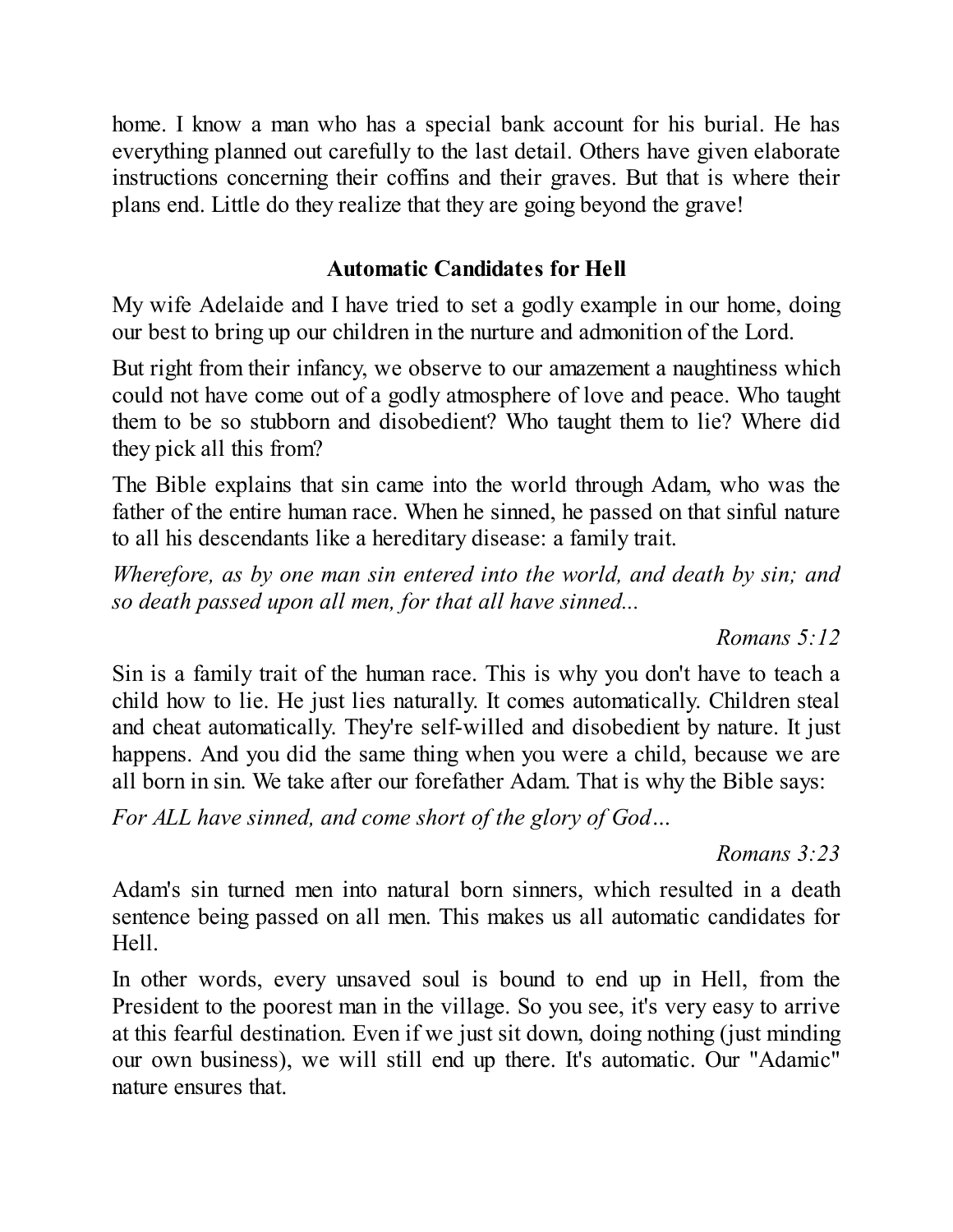Now, we know from God's Word that the wages of sin is death: everlasting separation from God (Romans 6:23). Another word for "wages" is payment or salary. Your salary is your entitlement what you are entitled to. This means what you get for what you've done. What we get for being sinners is eternal separation from a righteous God. That is why man in his natural condition is considered spiritually dead, instead of being spiritually alive to the things of God. Spiritual death is the result of man's sin.

Have you noticed that all over the world the dead are separated from the living? Even cemeteries are usually located out of town to separate the living from the dead. Think about all your loved ones who have died in the past. In spite of all the love you had for them, you could no longer share your home with them because they had developed a condition called "death".

They were buried in the graveyard, out of sight. And you left them there, because their condition made it impossible for you to have fellowship with them. That's exactly how it is with God. Spiritually dead man is separated from a Holy God. Unless he is born again spiritually, and reconciled to God through Christ, man is headed for Hell. God's Word explains it simply:

*Therefore as sin came into the world through one man, and death as the result of sin, SO DEATH SPREAD TO ALL MEN [no one being able to stop it or to escape its power] because ALL MEN SINNED.*

*Romans 5:12, Amplified Bible*

Jesus, in His compassion for mankind, urged men to believe on Him and to flee from sin so that we would not perish but have everlasting life. Unfortunately, most people have not accepted this invitation, and have died in their sins, passing away into Hell. Alas, multitudes have literally poured into Hell over the years. Multitudes? You mean masses of people? Yes, I'm afraid so.

*Enter ye in the strait gate: for wide is the gate, and broad is the way, that leadeth to destruction, and MANY THERE BE WHICH GO IN THERE AT.*

*Matthew 7:13*

#### **Why Men Go to Hell**

As a teenager, I regularly attended church and gave offerings, but I never heard anything about being born again. Never! Instead, I was made to understand that if I recited three "Hail Marys" and The Lord's Prayer once a day, I would make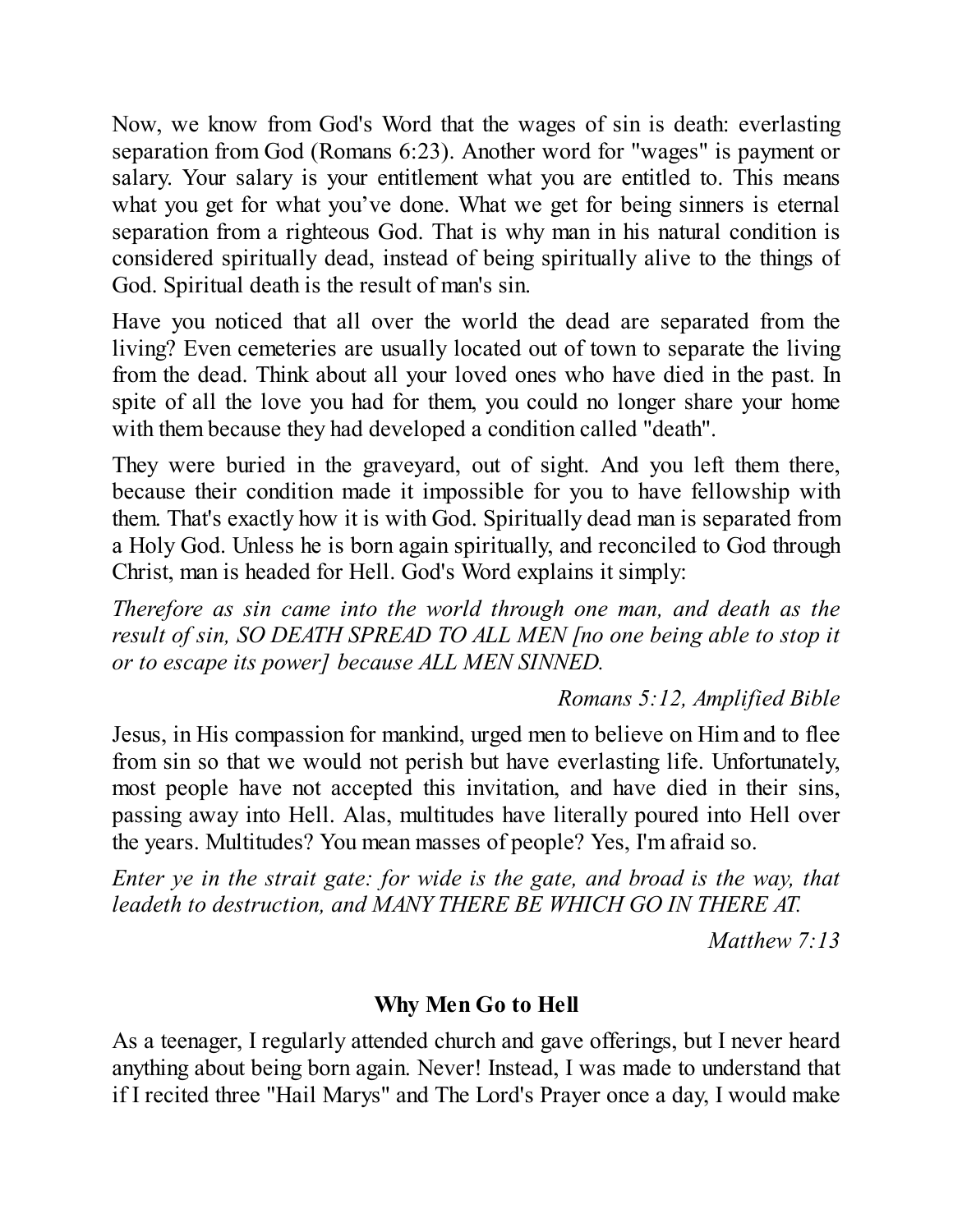it to Heaven. However, if I had died, I would have perished in Hell, in spite of all my good intentions. What a shame! Ignorance is sending more people to Hell than we imagine. I mean, people are simply not in the know!

Today, many churches are full of sincere people seeking God. But without the proper teaching from the pulpit about God's plan of salvation, many churchgoers will be disappointed at the last trumpet.

Speaking of the Jews, Paul testified that they indeed had a zeal for God, but not according to knowledge.

*For BEING IGNORANT of the righteousness that God ascribes (which makes one acceptable to Him in word, thought and deed), and seeking to establish a righteousness (a means of salvation) of their own, they did not obey or submit themselves to God's righteousness.*

*Romans 10:3, Amplified Bible*

#### It is no wonder Isaiah says:

*Therefore my people are gone into captivity, BECAUSE THEY HAVE NO KNOWLEDGE: and their honourable men are famished, and their multitude dried up with thirst. Therefore hell hath enlarged herself, and opened her mouth without measure...*

*Isaiah 5:13,14a*

Nobody in their right minds would go to Hell if they really knew what it was all about. After all, most people want to serve God. That is why they practise religion. Actually, religion is man's search for God. But Jesus is the only way to God. Anyone who desires to do business with God can only do so through Jesus (John 14:6; 1Timothy 2:5).

What is God's prescription for finding Heaven and avoiding Hell? Jesus said: "...Except a man be born again, he cannot see the Kingdom of God" (John 3:3).

My dear friend, YOU MUST BE BORN AGAIN! There is no other option. You must receive Christ as your personal Saviour.

Being born again is not a new idea being propagated by some young churches. It is a fundamental, biblical instruction given by Christ to everyone! I know of course, that many people are sincere, but mistaken. I am sad to say that sincerity alone will not save anybody.

I also believe that every single Christian (especially pastors) will give account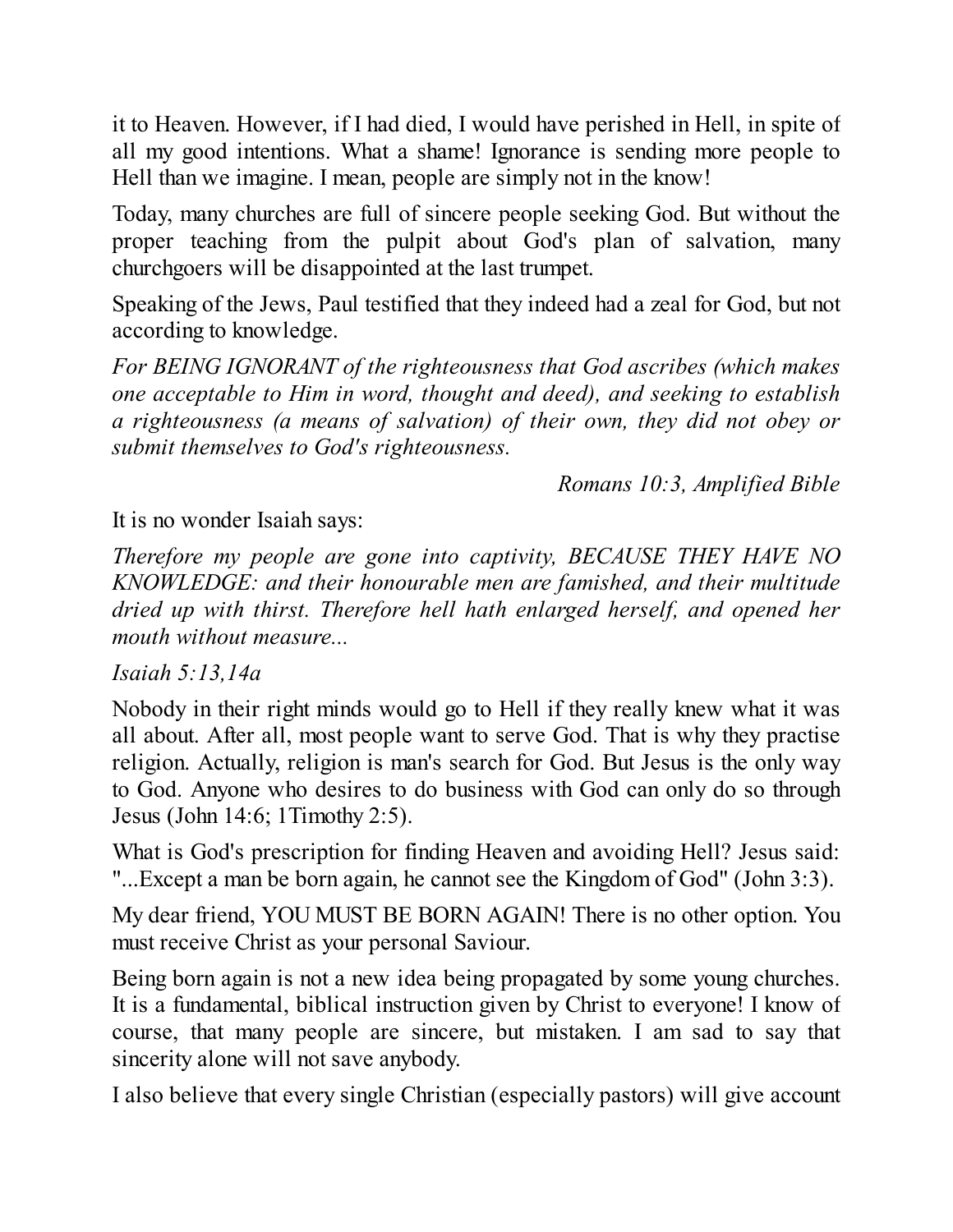to God, for withholding vital information about the reality of Hell from others.

If souls are perishing because of ignorance, then those with knowledge will definitely be held accountable.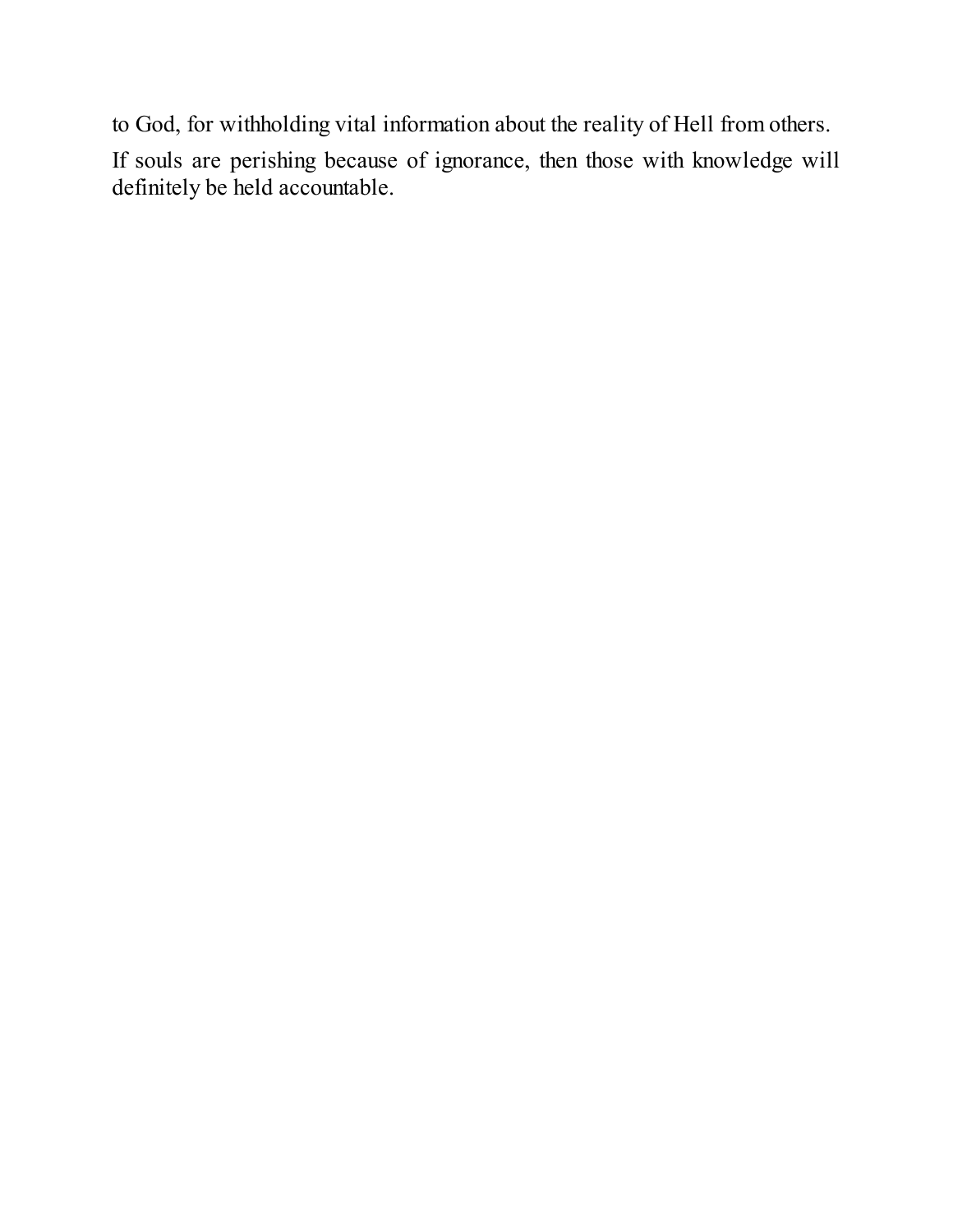# **Chapter 3**

#### **The Description of Hell**

<span id="page-18-0"></span>You might ask, "If there is such a place as Hell, then where exactly is it?"

According to God's Word, Hell is beneath us. Its specific geographical location is underground. Isaiah says: "Hell from BENEATH is moved…to meet thee..." (Isaiah 14:9).

In a book I read, a man of God gives a very vivid testimony about dying and going to Hell. He had been stricken with an incurable heart disease, which kept him bedfast most of the time. The illness got worse till he knew he was dying. He had been baptized and had been going to church all his life, but was not saved.

When he died, he felt his spirit (his real self, the inner man) coming out of his body. He could see his lifeless body on the bed. Then he began to go down into Hell. As he went down into the pitch darkness, it became hotter and hotter. When he could go no further, a fearsome, beastly creature emerged from the darkness. The foul, demonic monster grabbed his hand to receive him. Then it began to pull him through the thick darkness towards the unbearable heat.

Suddenly, a voice boomed from above. He did not understand the language. But the hand released him immediately, and his spirit sort of floated back up to the earth and into his body. This happened two more times, and each time his spirit was released to go back into his body.

Some months later his heart failed again, and he died. But this time he was born again. When his spirit came out of his body, he began to go up instead of down. This was sheer bliss; a totally different experience from his descent to Hell. Just then, he heard a voice saying, "Go back to earth! Your work is not done!"

I believe this testimony by this Minister, because it lines up with Scripture. In Isaiah 14:15, the Bible talks about being "cast down to hell." So does Psalm 55:15. And while Ezekiel 32:27 talks about going down to Hell, Paul is even more specific in the fourth chapter of the book of Ephesians:

*Wherefore he saith, When he ascended up on high, he led captivity captive,*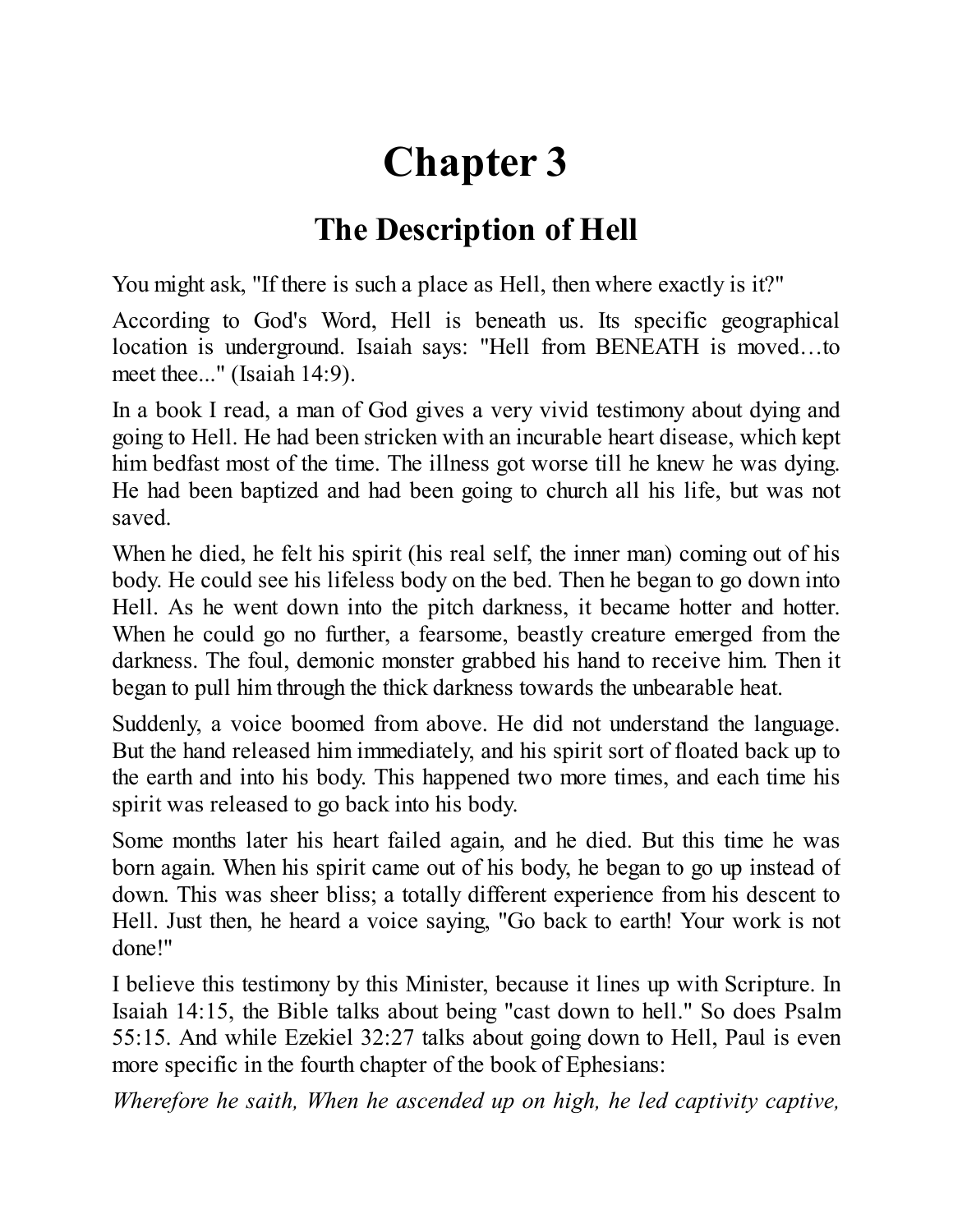*and gave gifts unto men. (Now that he ascended, what is it but that he also descended first into the lower parts of the earth?*

*Ephesians 4:8-9*

Hell is in the lower parts of the earth. Just think about it. So all this "descending" and "going down" leads somewhere after all. It leads to the lower parts of the earth!

Hell is not (as some have foolishly supposed), a gathering of all departed Rock and Reggae stars for an endless "jam, though there are many "wailers". In fact, the only thing that is close to singing in Hell is groaning, weeping and gnashing of teeth!

Hell cannot be just a state of mind. To dismiss it as an empty threat would be very risky indeed. Hell actually exists. It is a tangible, physical place and its location is down under; in the lower parts of the earth. Even as you read this, some people that you know are crying for help that will never, ever come.

#### **Different Departments in Hell**

The souls of men who die without Christ are not just flung into Hell indiscriminately. Yes, in the midst of the darkness, torment, pain, screaming, and all the horrors in the furnace, there is some order. Hell is divided into different areas, for different classifications of people.

#### **1. The entrance**

First, there is a sort of "reception" area. *Hell from beneath is moved...to MEET thee at thy coming...*

*Isaiah 14:9*

When the perished soul arrives in Hell, he is probably met by the most repulsive, foul-smelling, reptilian beasts at the gates of Hell. Then he is assigned to the part of Hell where the punishment most fits the crime.

#### **2. The levels**

*For a fire is kindled in mine anger, and shall burn unto the LOWEST hell, and shall consume the earth with her increase, and set on fire the foundations of the mountains*

*Deuteronomy 32:22*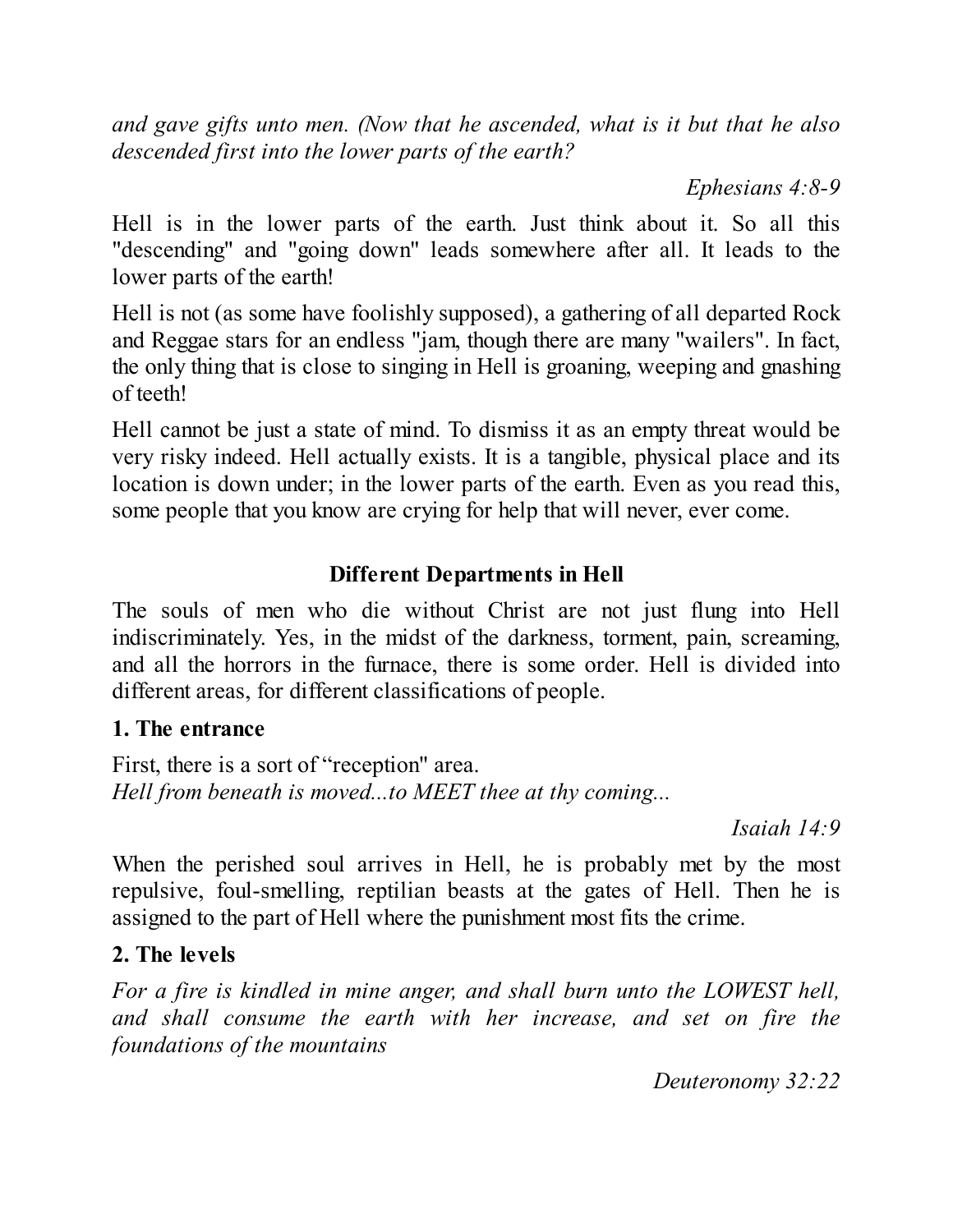Notice the expression "lowest hell", is the superlative of the word "low" as in:

Low

….................Lower

………………………….LOWEST

The levels are not the same. There is a progression here. One level differs from the other. Now let us look at it again this way:

Low Hell

………………Lower Hell

…………………………..LOWEST HELL

So you see, there are different levels in Hell and the lower the level, the greater the torment.

God is a just God, with a fairer sense of justice than all of us put together. Therefore, the severity of the punishment will be proportional to the sins committed. For example, those who have caused the death of so many people through wars, murder and witchcraft, may get a more severe punishment than perhaps, pickpockets or petty thieves.

Even in our earthly legal system there is a sense of fairness in the administration of justice. We pronounce different judgements for different crimes. Even our prisons have different areas, solitary confinement and so on. That is probably the way it is in Hell. There are various departments reserved for different groups of people. Now, let us discover what classes of people are predominant in Hell.

#### **Hell: A "Big Shot" Society**

Observe from the Scripture below that Hell has become the permanent address of many chief ones and kings of the nations.

*Hell from beneath is moved for thee to meet thee at thy coming: it stirreth up the dead for thee, even ALL THE CHIEF ONES OF THE EARTH; it hath raised up from their thrones ALL THE KINGS OF THE NATIONS*

*Isaiah 14:9*

This refers to kings, emperors, presidents, statesmen, film stars, business tycoons. These are the high and mighty in the society, the wealthy and the influential, the great leaders in history, the chief ones of the earth! Basically, Hell is a "big-shot" society.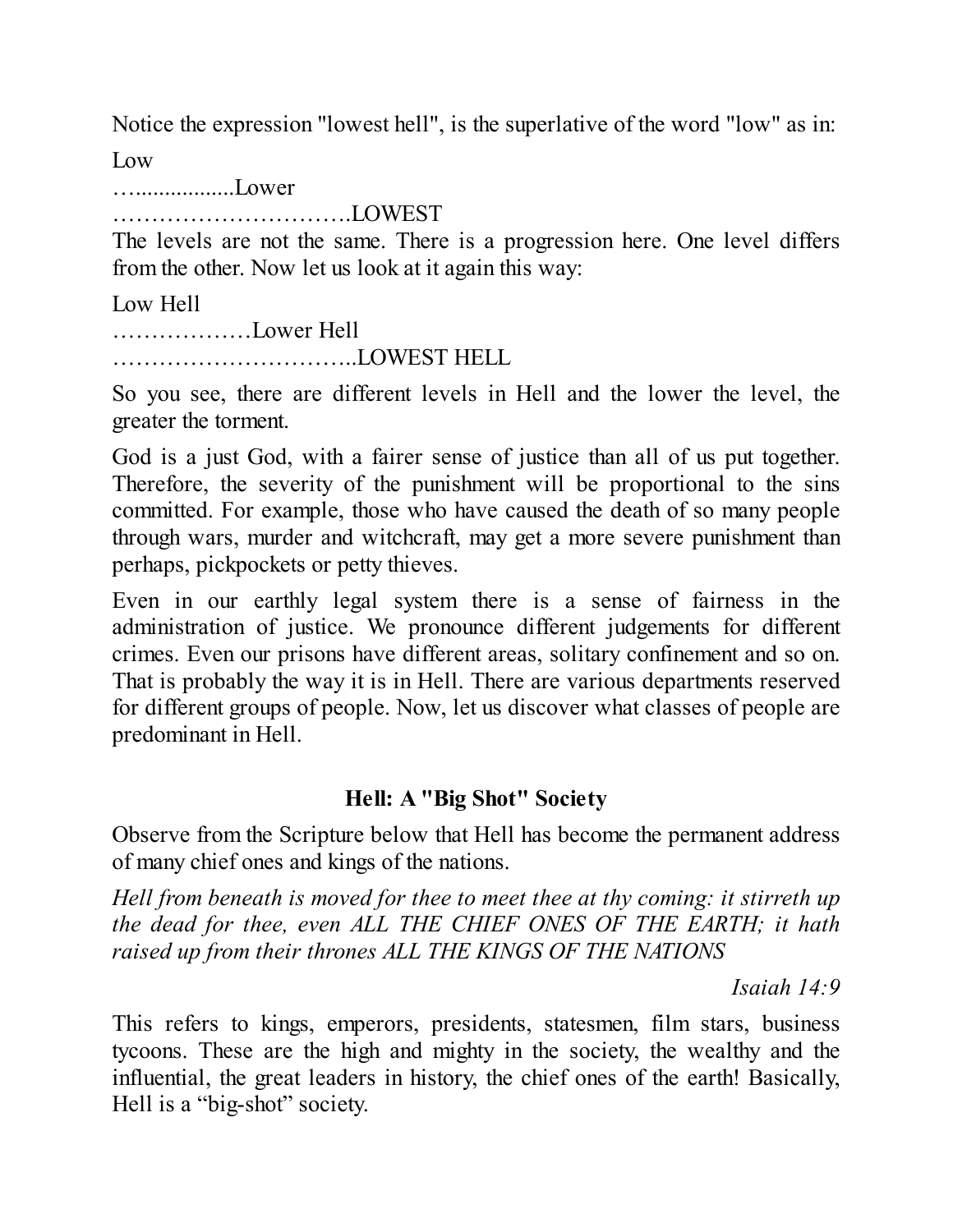This is not to say, of course, that there are no poor people there. However, the well-known disregard for the things of God by many rich people, has over the centuries populated Hell with them. While the Bible makes it clear that the poor are generally rich in faith, not many noble people have chosen the way to salvation. With all the comforts of affluence, the rich and powerful see no need for God.

No wonder Jesus said the rich would find it hard to get to Heaven; because of the deceitfulness of riches.

So where are all the heads of state, pop stars, great philosophers, business magnates and other famous world figures who have died?

Well, according to the Bible most of them are in Hell. And, while we hold state funerals for them and erect monuments in their honour, the old-timers of Hell will be saying to the newcomers:

*...Art THOU ALSO become weak as we? art thou become like unto us? THY POMP IS BROUGHT DOWN to the grave, and the noise of thy viols: the worm is spread under thee, and the worms cover thee*

*Isaiah 14:10, 11*

Those who are far from God in this life will still be far from God after death. Unfortunately, our glowing tributes will not change their destination. Neither can their wealth or their achievements buy them a place in Heaven.

It should not be surprising then, that Hell's roll call will sound like a "Who's Who" of the rich and famous.

#### **Hell is Expanding**

Hell is currently undergoing some major rehabilitation and extension works. What for? In order to cater for the multitudes who, alas, are streaming in.

*Therefore HELL HATH ENLARGED HERSELF, and OPENED HER MOUTH WITHOUT MEASURE: and their glory, and their multitude, and their pomp, and he that rejoiceth, shall descend into it*

*Isaiah 5:14*

The mouth of Hell is probably the main gate of Hell. It is being enlarged! It is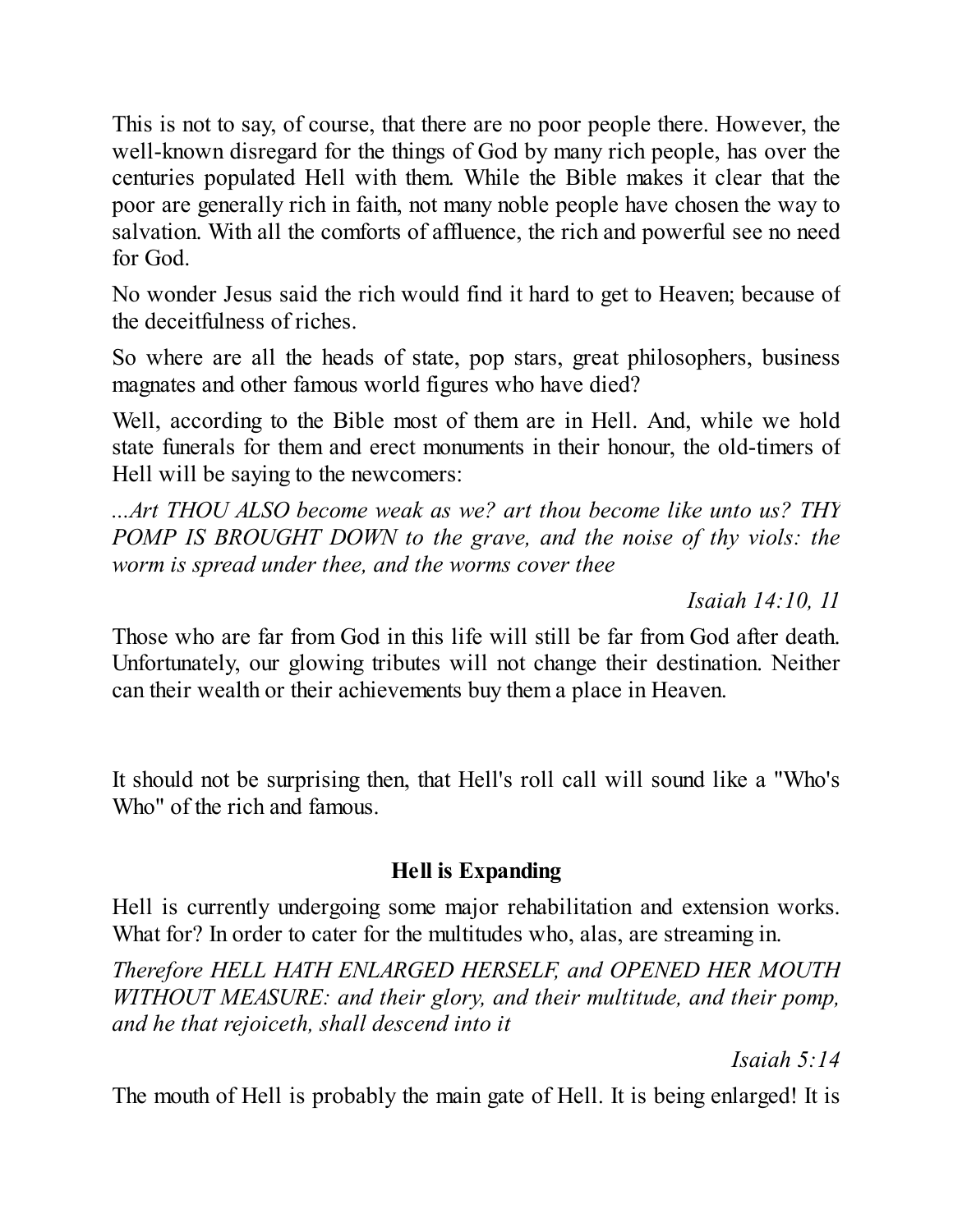being worked upon. How alarming! This means Hell is expecting much more human traffic!

Preparations are being made for those who are not Christians. This should make you sit up! This should also make the church of God sit up. It should shake us out of our slumber. It should make everybody sit up, especially those living in sin.

#### **Escape from Hell**

*How shall we escape, if we neglect so great salvation; which at the first began to be spoken by the Lord, and was confirmed unto us by them that heard him;*

*Hebrews 2:3*

How shall we escape if we neglect so great a salvation? Salvation is a great thing. If your boat capsizes at sea and you find yourself floating on the sea, you will wonder how you can be saved? But if a helicopter is dispatched to rescue you, will you not be grateful for such a great salvation on the sea? However, if you refuse to go on board that helicopter when it gets to you, there is no way you can be saved.

In the same way, Jesus Christ was sent by God to this earth, to save man from perishing in Hell.

*For God so loved the world, that he gave his only begotten Son that whosoever believeth in him should not perish but have life everlasting*

*John 3:16*

How can you be saved if you reject this great salvation offered you?

#### **Is a Transfer Possible?**

One big-shot found himself in Hell (Luke 16:23). From a distance he saw a former hustler relaxing in Heaven. This man was undoubtedly surprised to find himself in Hell and conscious, even after death. In his desperation, he sent a telex to Abraham asking for a possible transfer! But Abraham explained to him that transfer out of Hell was not going to be possible! Hell is a permanent situation! As the anguish of this man worsened, he sent another telex asking for a drop of water, not even a glass of water.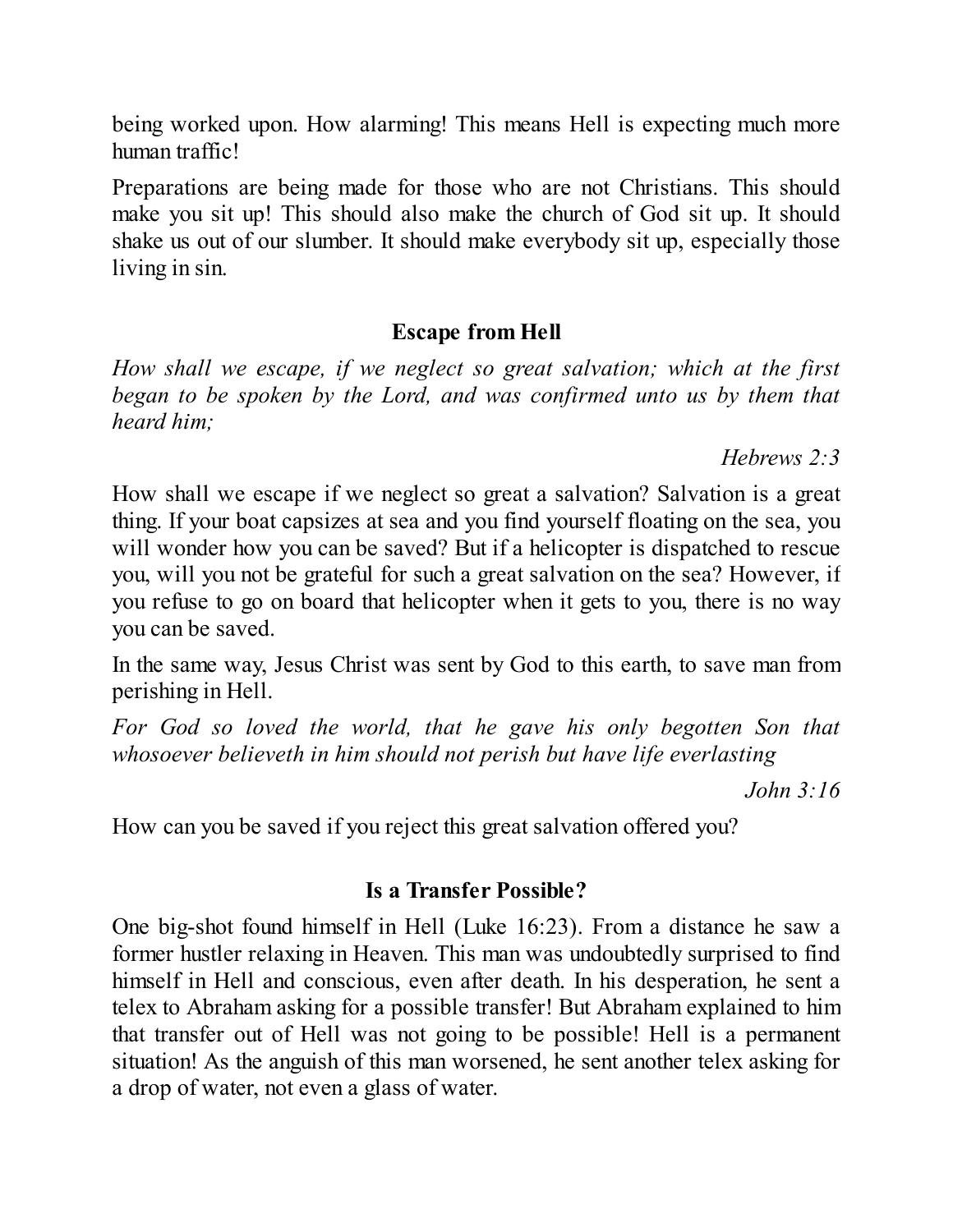Abraham's response is stated clearly in the Bible: "And beside all this, between us and you there is a great gulf fixed: so that they which would pass from hence to you cannot; neither can they pass to us, that would come from thence" (Luke 16:26).

Dear friend, make sure you do not get into Hell, because once you are there, there is no way out! As you read this, ask yourself: Am I headed for Hell? Or am I headed for Heaven? Are you going to burn in the fires, flames, and fumes of Hell? You have a chance now to escape from Hell! Take this chance and give your life to Christ. Simply and sincerely accept Christ as your Saviour now.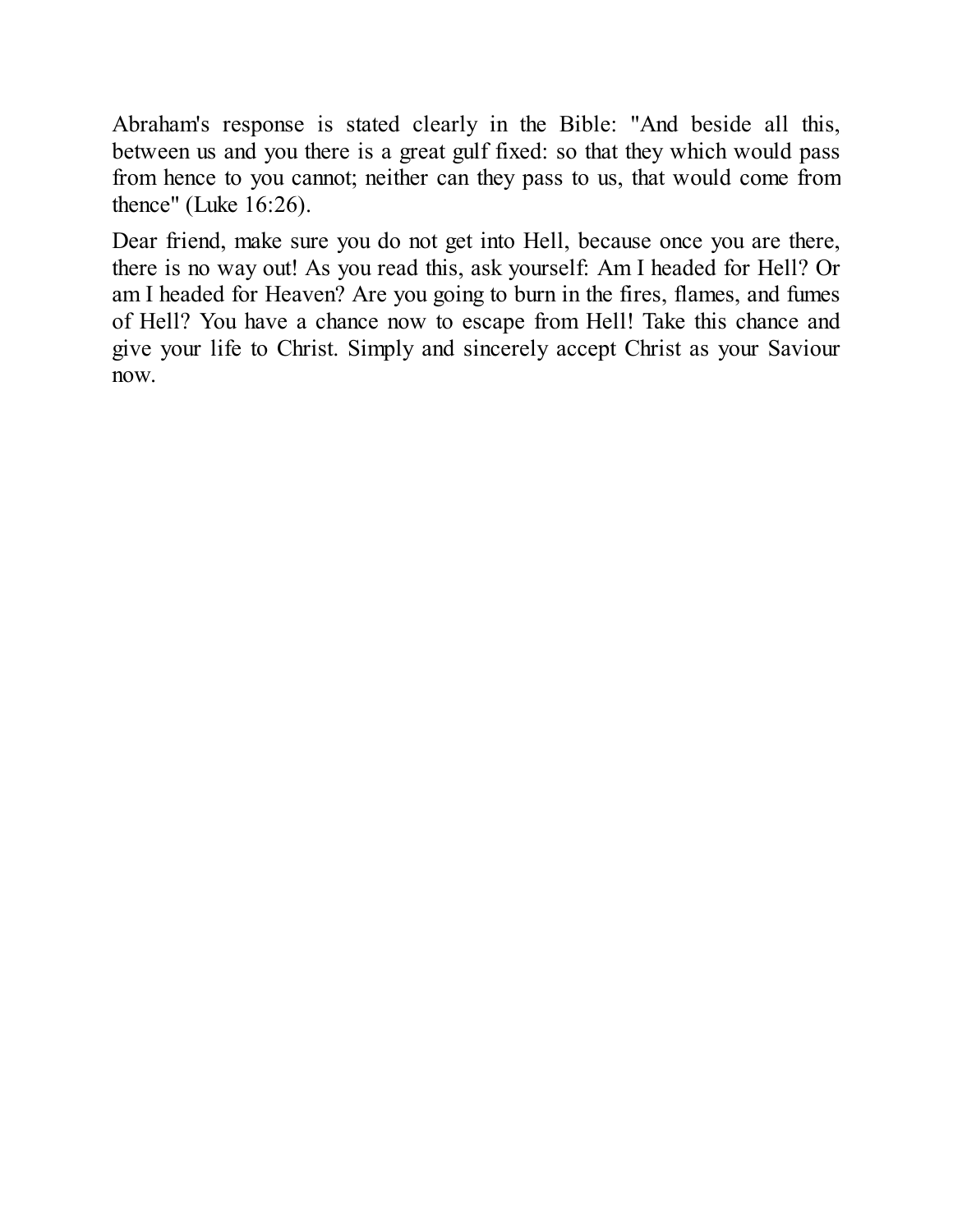# **Chapter 4**

#### **Seven Steps to Salvation**

#### <span id="page-24-0"></span>**Step 1: "For all have sinned, and come short of the glory of God" (Romans 3:23).**

The first step to this great salvation is to acknowledge that you are a sinner. You must know that no matter how good you are, you are not good enough to save yourself.

#### **Step 2: "For the wages of sin is death; but the gift of God is eternal life through Jesus Christ our Lord" (Romans 6:23).**

The second step is to understand that you will pay for your sin with your life. You must know that you deserve to die; you are condemned to death.

#### **Step 3: "For God so loved the world that He gave his only begotten son that whosoever believes in him should not perish but have everlasting life" (John 3:16).**

The third step to salvation is to know that God loves the world. He saw His children perishing, going down to Hell, and He tried His best to lift them up.

#### **Step 4: "But as many as received him, to them gave he power to become the sons of God, even to them that believe on his name" (John 1:12).**

The fourth step to salvation is to receive Jesus Christ. Experience will show you that people do not necessarily receive the good things that are given to them.

A born-again Christian is someone who has personally received Jesus Christ into his life and is determined to live a life controlled by the Word of God and under the guidance of the Spirit of God.

#### **Step 5: "That if thou shalt confess with thy mouth the Lord Jesus, and shalt believe in thine heart that God hath raised him from the dead, thou shalt be saved. For with the heart man believeth unto righteousness; and with the mouth confession is made unto salvation" (Romans 10:9, 10).**

The fifth step to salvation is to believe in Jesus with your heart and to confess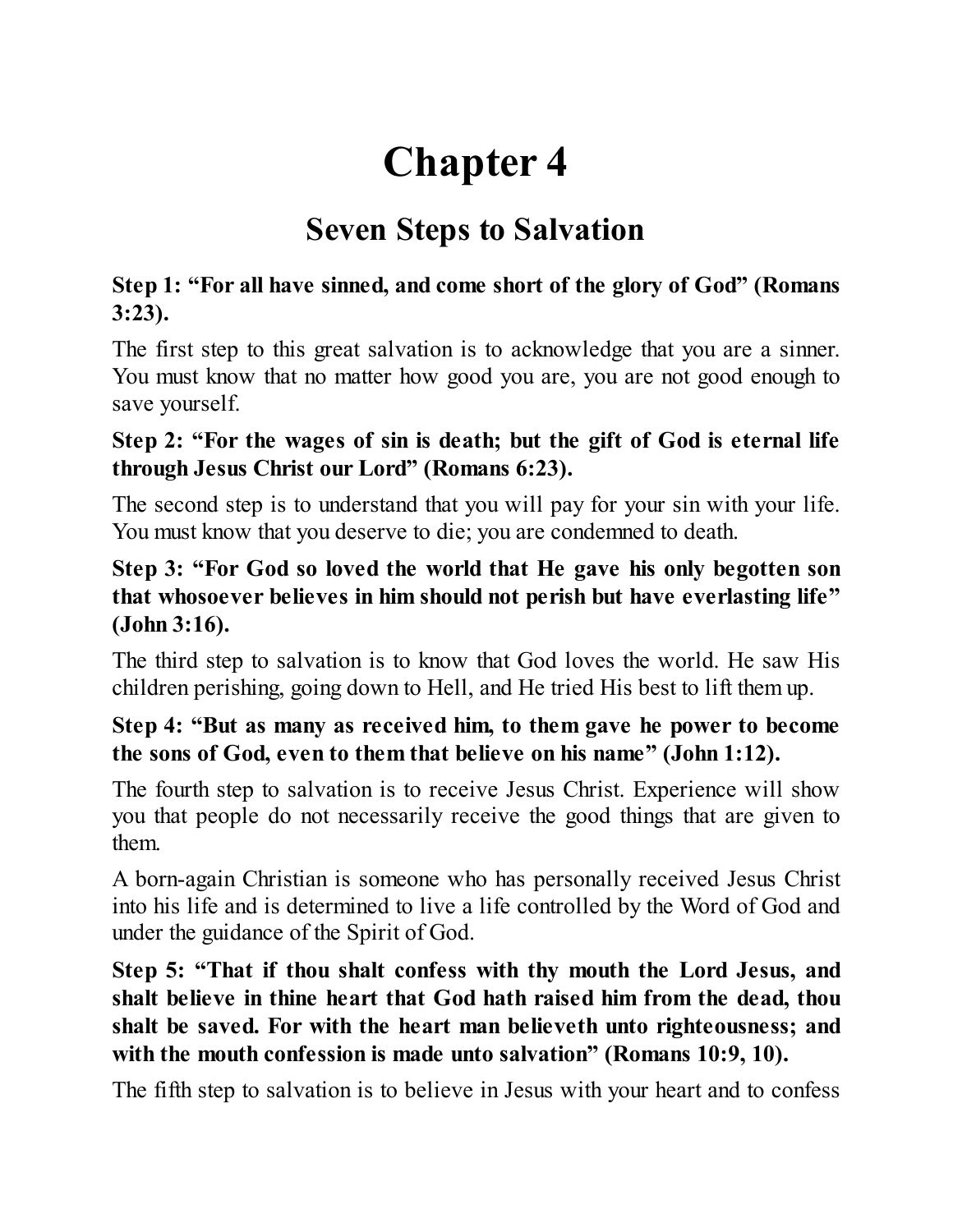Jesus as Lord. You don't need to confess all your sins because you will not remember everything, but you need to confess them generally. Again, in order to become born again, a person must do two important things. First, he must believe in Jesus Christ as the Son of God.

*Whosoever believeth that Jesus is the Christ is born of God...*

*1 John 5:1*

Secondly, he must invite Jesus through prayer, to come into his heart or his life. You will find a model prayer at the beginning of this book.

When a person says this prayer and means it from the bottom of his heart, the Spirit of God will then come upon him, and into his heart. Thus, his inner being will be born or produced again. God gives him a new heart and spirit altogether.

*A new heart also will I give you, and a new spirit will I put within you: and I will take away the stony heart out of your flesh, and I will give you an heart of flesh. And I will put my spirit within you, and cause you to walk in my statutes, and ye shall keep my judgments, and do them*

*Ezekiel 36:26-27*

With that new spirit, he becomes a "new man" or a "new creature", and is ready to live a "new life". This new life is possible because a born-again Christian is actually a new person with a new heart. To be born again is as simple as that. Believe in Jesus. Ask Him into your heart. Confess Him as Lord. And you will be born again.

#### **Step 6: "For the kingdom of God is not meat and drink; but righteousness, and peace, and joy in the Holy Ghost" (Romans 14:17).**

The sixth step to salvation is to know that the Kingdom of God is a spiritual kingdom; it is righteousness, peace, and joy in the Holy Ghost. The faith we have found is not about meat and drink. It is a spiritual experience. God is trying to make you develop into a righteous and spiritual person.

#### **Step 7: "Then said Jesus unto his disciples, If any man will come after me, let him deny himself, and take up his cross, and follow me" (Matthew 16:24).**

The seventh step to salvation is to sacrifice your life for Christ. The way to follow Jesus is to deny yourself, say "no" to yourself and to take up your cross.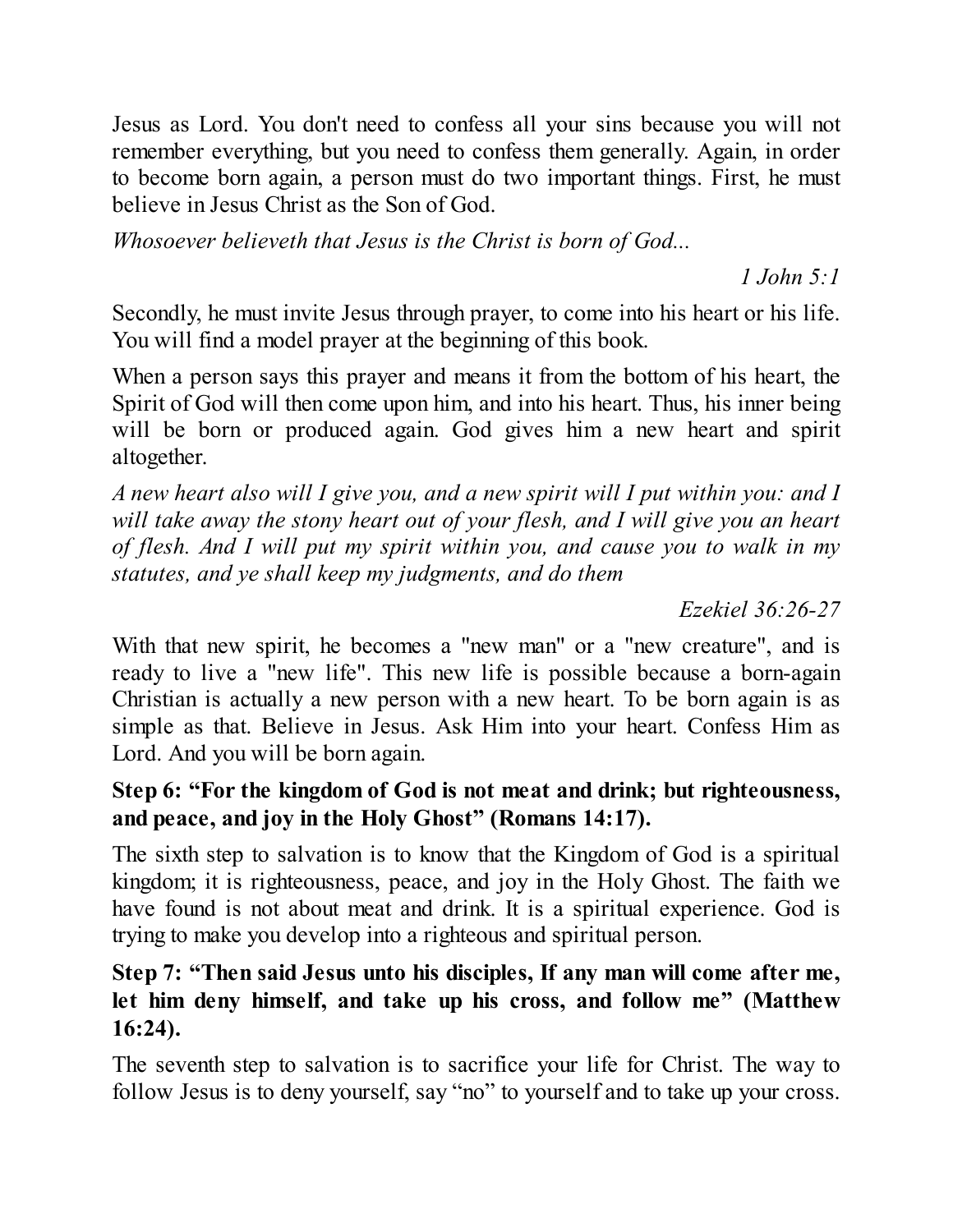You've got to lose something. You must change when you come to Christ. That is the price of salvation.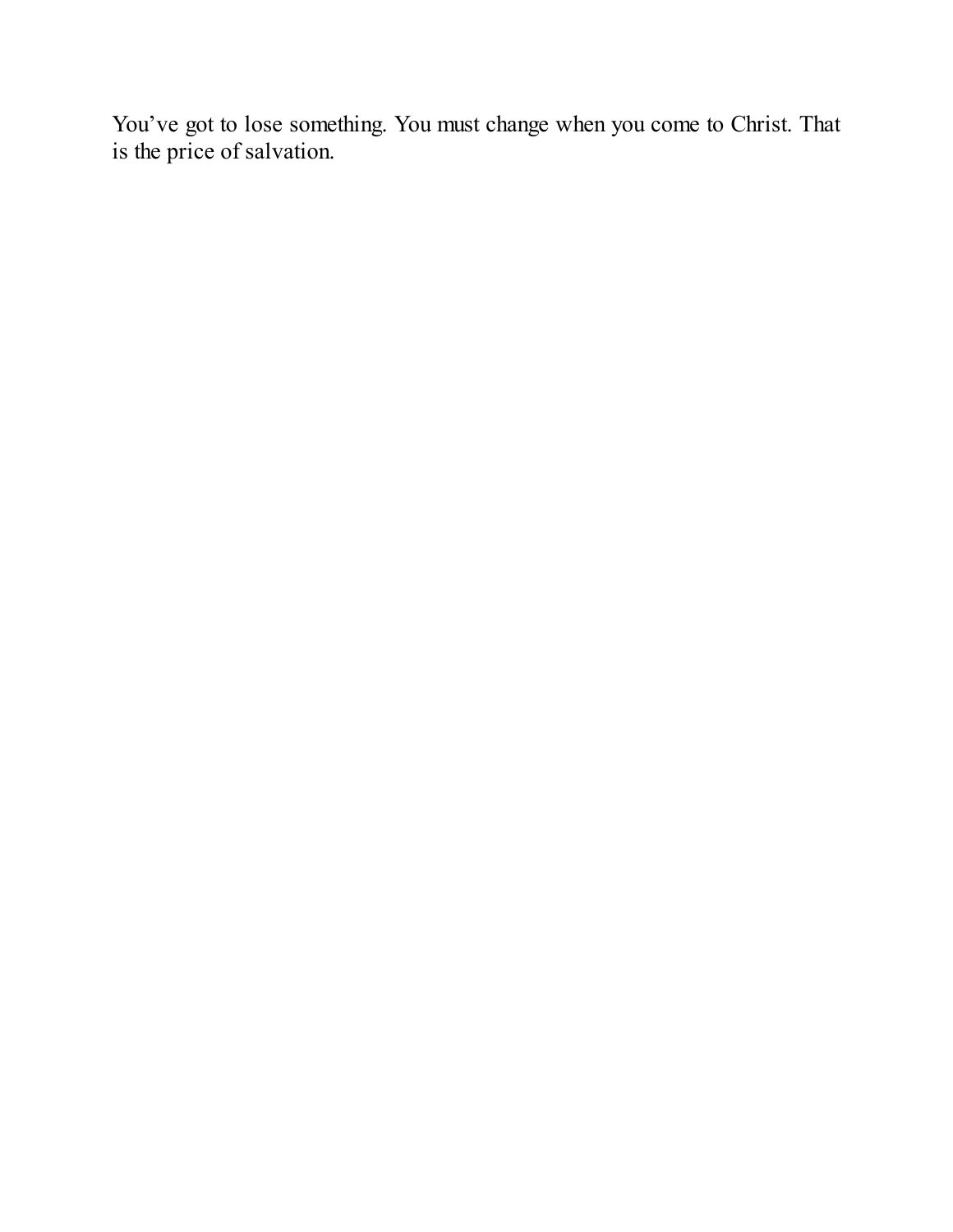## **Chapter 5**

#### **What You Must Know Now that You Are Saved**

<span id="page-27-0"></span>Now that you are born again, it is important to fully understand your new life in Christ and to build up on what God has begun in your life.

You have now received these blessings from the Lord:

1. All your sins past and present ones are forgiven by Jesus' sacrifice. Your future sins will also be forgiven if you confess them: 1 John 1:9.

2. You have received eternal life: John 5:24.

3. You are now a child of God: John 1:12.

4. You are now a new creation in Christ: 2 Corinthians 5:17.

5. Your name is written in Heaven in the Lamb's Book of Life: Revelation 21:27

6. You will go to Heaven, the New Jerusalem: Revelation 21:23-24.

#### **What You Must Know about Water Baptism**

1. Baptism comes from the Greek word *"baptiso"* which means "immersion": Matthew 3:16

2. Water baptism is a command to anyone who becomes born again: Mark 16:15-16.

3. Water baptism is a direct act of obedience to Christ's instruction: Mark 16:16.

4. Baptism is an open declaration of our new stand in Christ: Galatians 3:27.

5. We identify with the death, burial and resurrection of our Lord Jesus Christ in baptism: Romans 6:4.

#### **What You Must Know about the Baptism of the Holy Ghost**

What is the baptism of the Holy Ghost? The baptism of the Holy Ghost is an experience the believer receives after being born again. It is a promise from God to all those who believe in Jesus Christ. John the Baptist gave witness of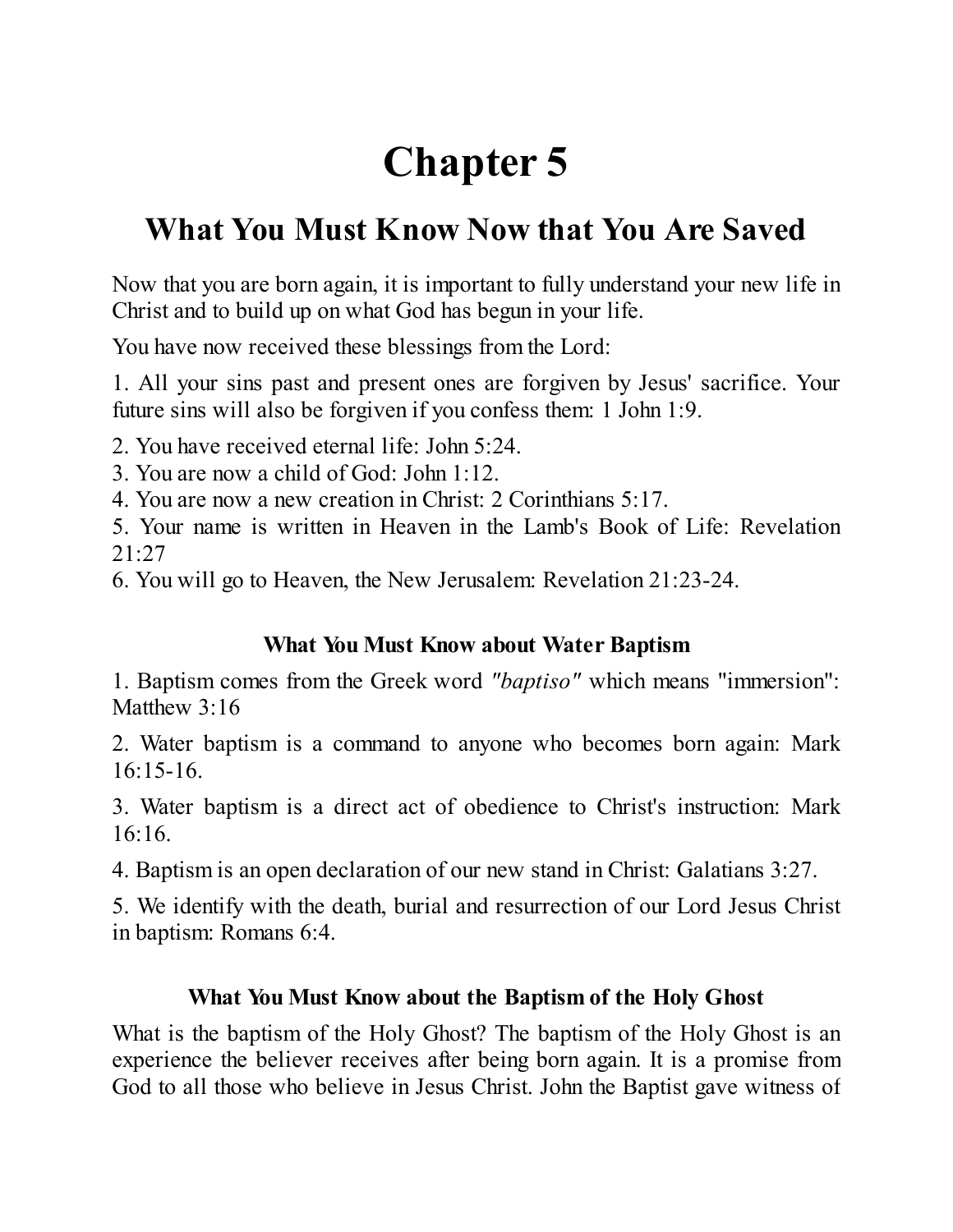Christ before His baptism that He would baptize us with the Holy Ghost, and with fire:

Matthew 3:11.

#### **1. What happens when a person receives the baptism of the Holy Ghost?**

The initial sign that you are baptized with the Holy Ghost is that you speak in tongues: Acts 2:1-4; Acts 19:6.

#### **2. Who can receive the baptism of the Holy Ghost?**

Anyone who is born again can receive the baptism of the Holy Ghost with the evidence of speaking in tongues: Mark 16:17.

#### **3. How to receive the baptism of the Holy Ghost**

a. Firstly, you must be born again. This is the most important qualification: Mark 16:17.

b. Secondly, you must desire the Holy Spirit: Acts 2:38-39.

c. Pray and ask God to baptize you with the Holy Ghost: Luke 11:13.

d. Exercise your faith by speaking out in tongues: Acts 2:4.

e. Sometimes it is helpful to get a senior Christian to assist you by laying hands on you and praying along with you: Acts 19:6.

f. Once you start speaking in tongues, don't stop it. Keep on praying!

The Bible describes the speaking of tongues in two ways. First it is a river that flows out of your belly: John 7:37-39. It is also a stammering tongue: Isaiah 28:11.

#### **What You Must Know about Why Every Believer Must Speak in Tongues**

1. Speaking in tongues is a promise to every believer: Mark 16:16, 17.

2. Speaking in tongues helps you to pray according to the will of God:

Romans 8:26, 27.

3. Speaking in tongues builds you up to become a strong and powerful Christian:

Jude 1:20.

4. Speaking in tongues is talking to God directly in a language only He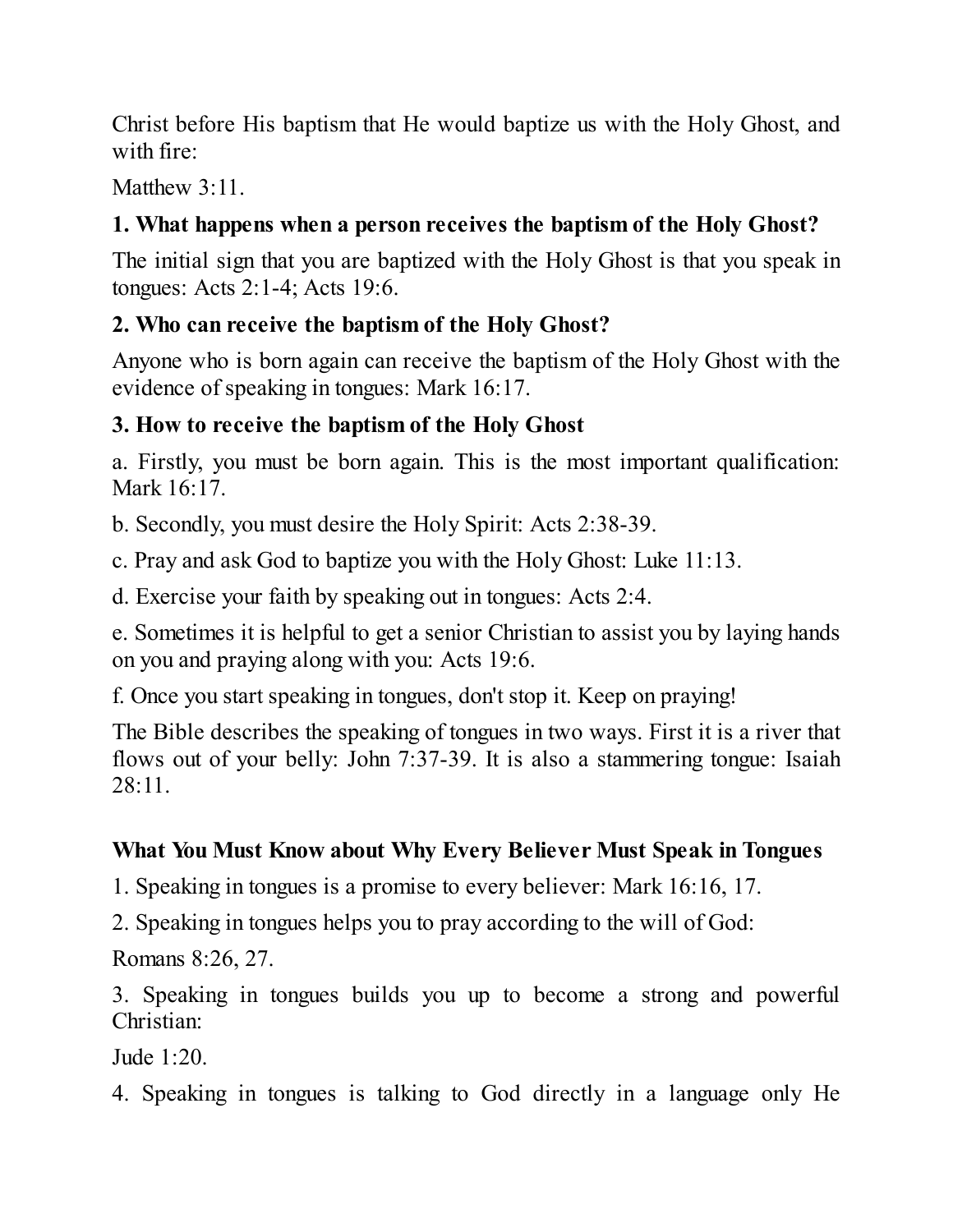understands: 1 Corinthians 14:2.

5. Speaking in tongues gives your spirit the opportunity to pray: 1 Corinthians  $14:14.$ 

6. Speaking in tongues makes your spirit pray best about things concerning you:

1 Corinthians 2:11.

7. Speaking in tongues makes you pray for a long time, as you are not limited by language, vocabulary and how to express yourself: 1 Corinthians 14:14.

8. Speaking in tongues is a better way to express thanks and appreciation to God: 1 Corinthians 14:16, 17

9. Speaking in tongues makes you more aware of the power of Christ: Acts 1:8.

10. Speaking in tongues makes you become more conscious of the presence of the Holy Spirit in you as you continue to communicate with God in tongues: John 14:16-17.

#### **What You Must Know about the Bible**

1. The Bible is God's Word to mankind: 2 Timothy. 3:16, 17. You must desire the Word: 1 Peter 2:2.

2. God's Word gives us direction for our lives: Psalm 119:105. Be determined to be a doer of the Word: James 1:22-25.

3. The Word of God helps to change our thinking and keeps us from the bad habits of our past: Psalm 119:9.

4. God's Word will make you a strong believer: Acts 20:32. You must have a daily quiet time to read the Bible: Joshua 1:8.

#### **What You Must Know about Prayer**

1. It is important to spend some time with God in prayer every day:

1 Thessalonians 5:17.

2. Prayer builds you up in your faith: Jude 1:20.

3. Every Christian should pray at least 30 minutes daily when he begins the habit of prayer. You should move up to praying for an hour as you grow in your daily prayer habit: Matthew 26:40.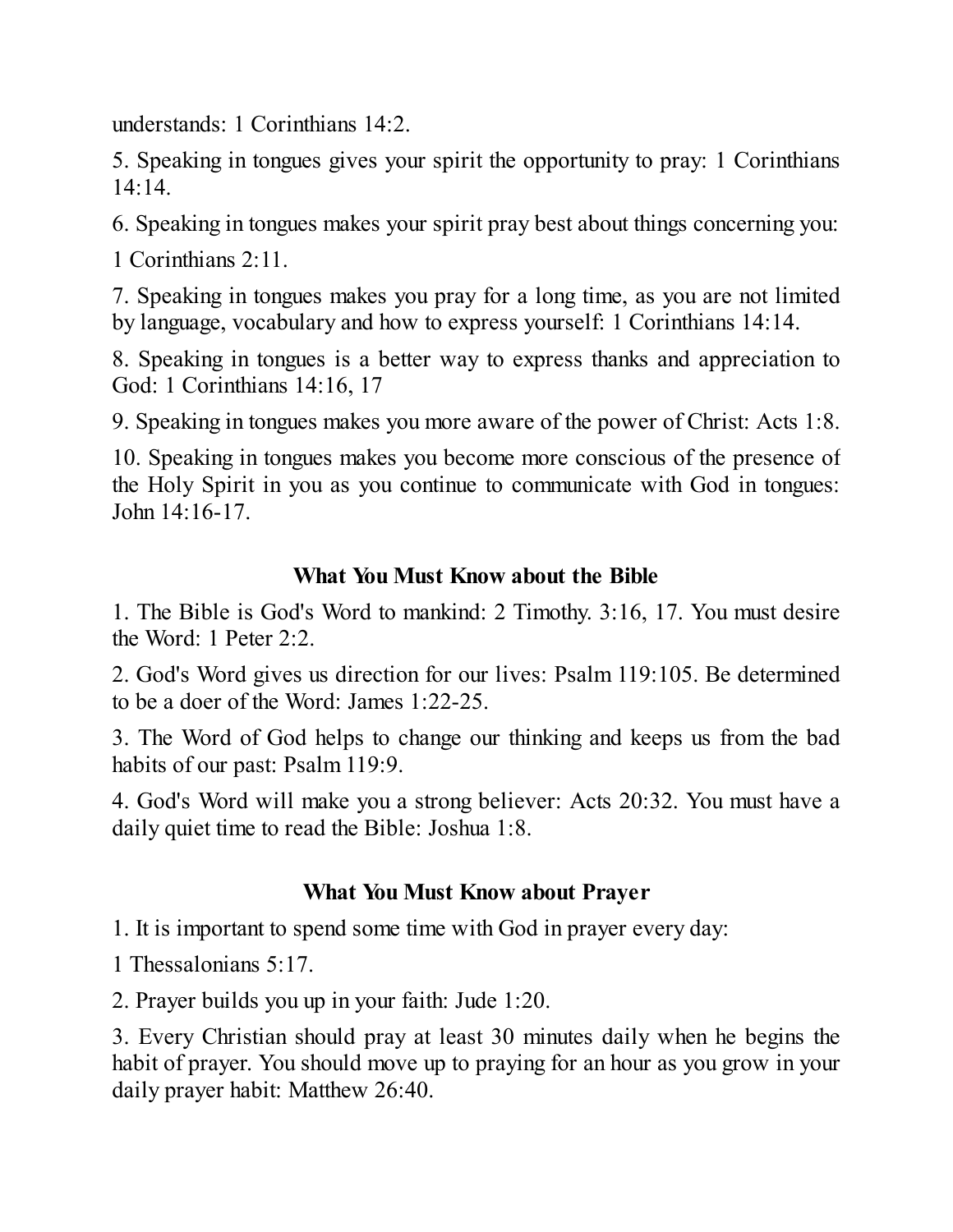4. Prayer helps you to overcome temptations: Matthew 26:41.

- 5. You can pray about everything: Mark 11:24.
- 6. You can accompany your prayer with fasting sometimes: Matthew 6:17, 18.
- 7. Your prayer should include these important aspects of prayer:

a. Adoration. Praise and worship God for who He is and for what He means to you: Matthew 6:9; Psalm 103:1-3.

b. Confession. Confess your sins to obtain God's forgiveness and healing: 1 John 1:8,

9. Confess your faith by declaring or speaking out your faith in God's Word:

Romans 10:10; Mark 11:23; Philemon 1:6.

a. Thanksgiving. Thank God in all circumstances: 1 Thessalonians 5:18. Thank God for the things He does in your life: Psalm 106:1. Thank God in advance for what you have asked from Him but haven't seen yet: Philippians 4:6.

b. Supplication. Ask God for everything you need: Matthew 7:7. Ask Him for things concerning other people: 1 Timothy 2:1, 2.

#### **What You Must Know about Fellowship**

- 1. You must go to church regularly: Hebrews 10:25.
- 2. You must make friends and move closely with other Christians:
- 1 Corinthians 15:33.

#### **What You Must Know about Witnessing and Soul Winning**

1. We must tell our friends about what has happened to us in Christ:

John 4:28-30, 39.

2. It is an important public declaration that shows that you are not ashamed of Christ before men: Romans 1:16.

3. It is our responsibility as Christians to tell others about the truth: Matthew 28:18-20.

4. You must bear fruit: John 15:16.

#### **What You Must Know about Your Role as a Church Member**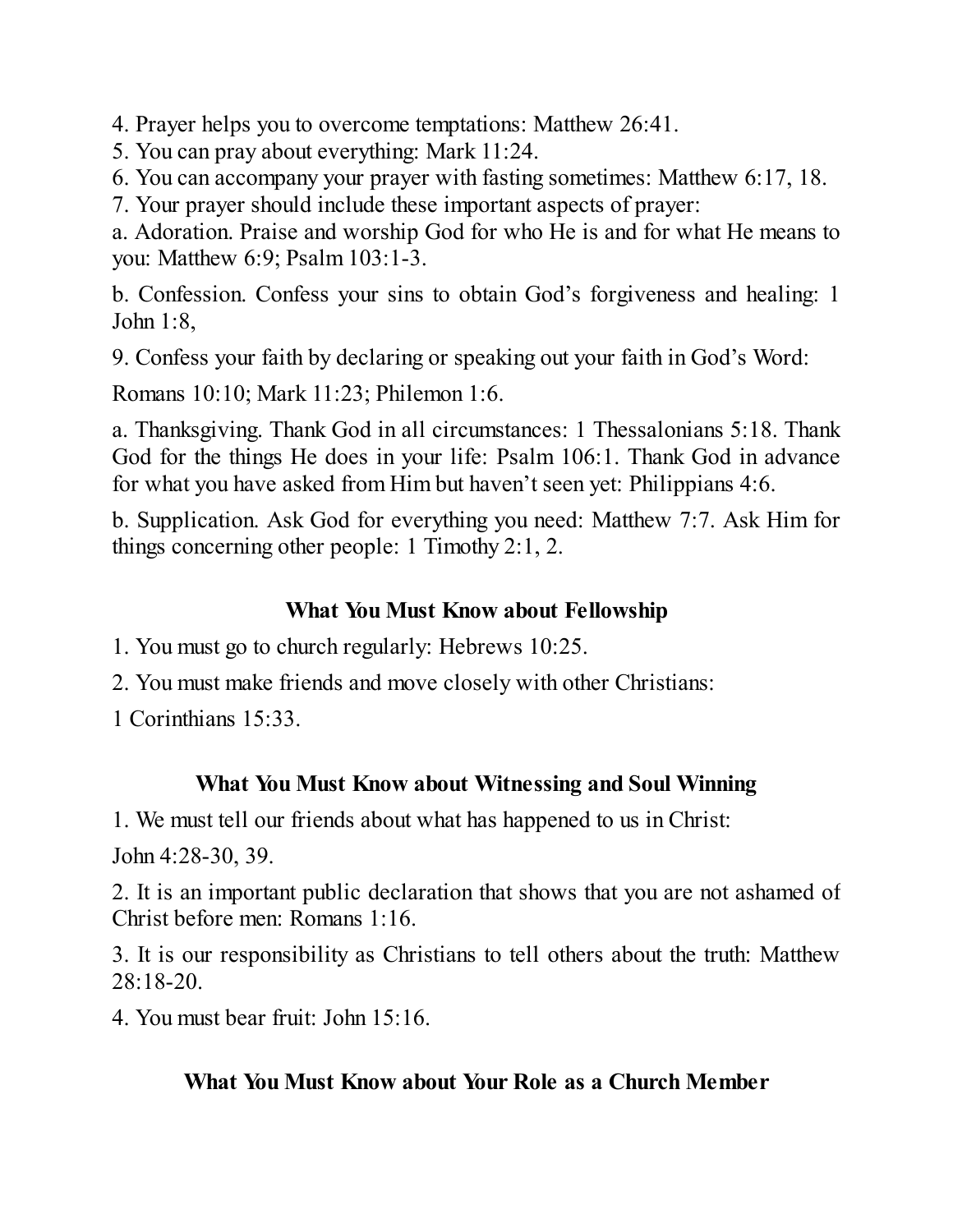1. Your first role in the church is that of a faithful attendee: constant, regular, reliable, dedicated and committed: 1 Corinthians 4:2.

2. Your second role in the church is that of a stable Christian. You must be planted in a local church and be established there: Psalm 92:12, 13.

3. Your third role is to support the church financially, by giving tithes and offerings: Luke 6:38; Proverbs 3:9, 10.

4. Your fourth role is to make your talents and gifts available to the church:

1 Peter 4:10.

5. Your fifth role is to know your pastors, love and respect them, believe in them, and pray for them: 1 Thessalonians 5:12, 13; 2 Chronicles 20:20; Hebrews 13:18.

May you be rooted and grounded in Christ until He comes again!

#### **One prayer can change your life...**

#### *PRAY THIS NOW*

If you want to be born again, you must ask Jesus to come into your heart and life. You must say a prayer like this and mean it from the bottom of your heart:

*"Lord Jesus, I come to You as a sinner, lost and condemned to Hell. I repent of my sins and ask for your forgiveness.*

*I believe with all my heart that You died on the cross and rose up again for my sins.*

*I open my heart to You and receive You as my Lord and personal Saviour. Please take control of my life and make me what You want me to be.*

*From today, I am Yours and You are mine. Thank You, Father for this wonderful gift of salvation, Amen."*

\*\*\*\*\*\*\*\*\*\*\*\*\*\*\*\*\*\*\*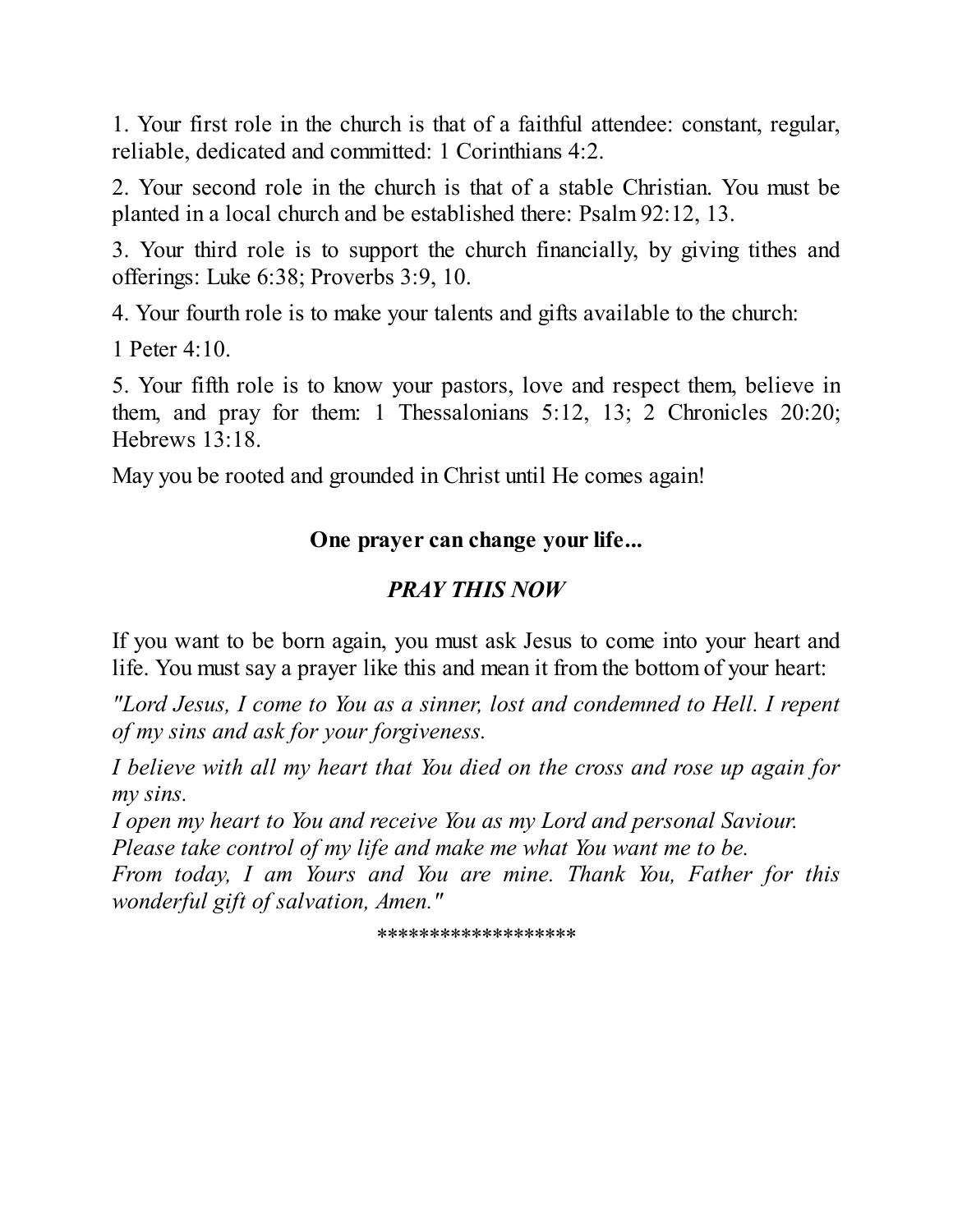Other Best-Selling Books by Dag Heward-Mills: \*Loyalty and [Disloyalty](http://www.smashwords.com/books/view/16044) [Leaders](http://www.smashwords.com/books/view/38395) and Loyalty [Transform](http://www.smashwords.com/books/view/38526) Your Pastoral Ministry The Art of [Leadership](http://www.smashwords.com/books/view/38217) Model Marriage Church [Planting](http://www.smashwords.com/books/view/16119) \*The Mega [Church](http://www.smashwords.com/books/view/16117) \*Lay People and the [Ministry](http://www.smashwords.com/books/view/16045)

\*These titles are also available in Spanish and French. Information about other foreign translations of some of the titles above may be obtained by writing to our email address.